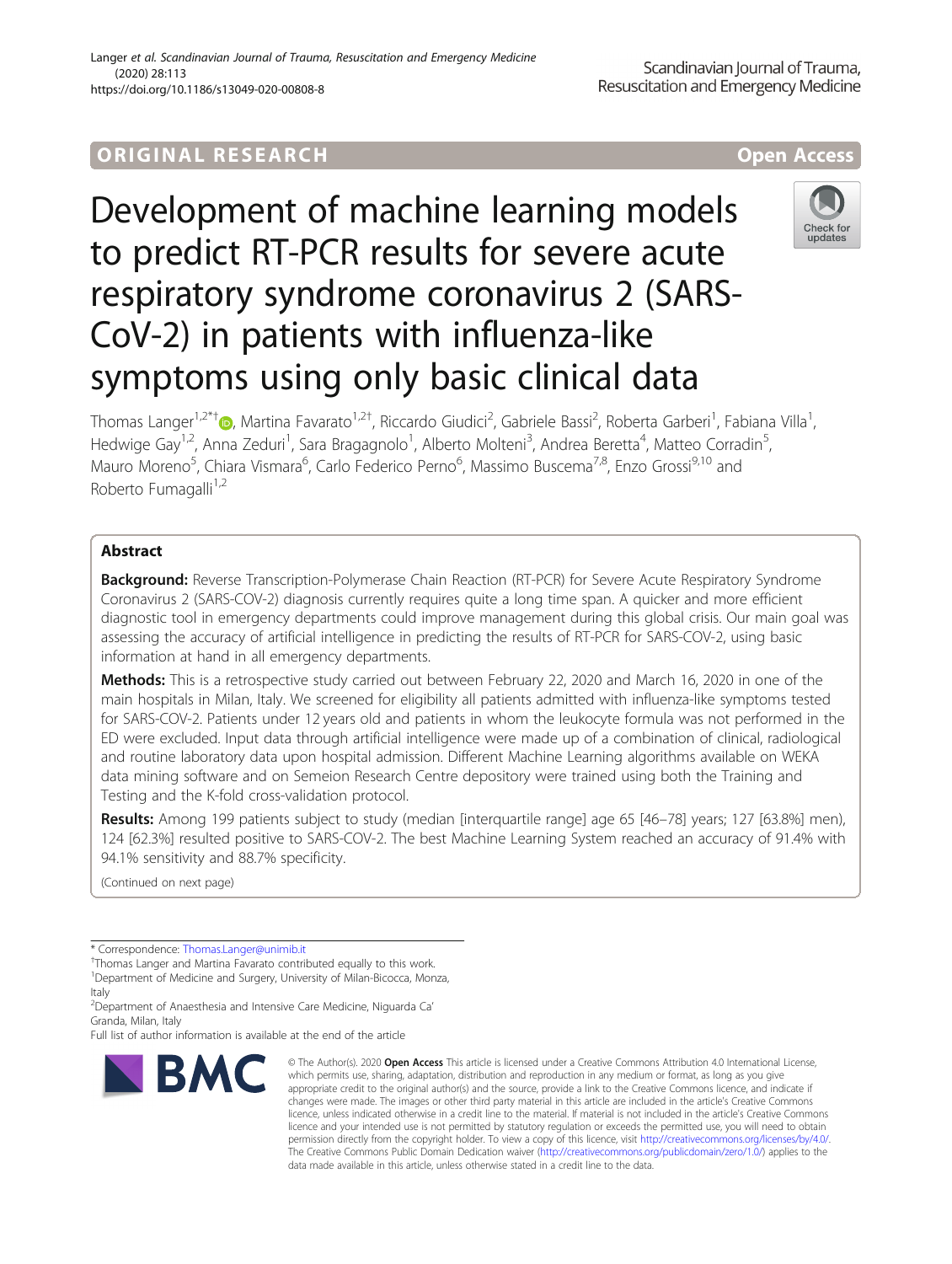### (Continued from previous page)

**Conclusion:** Our study suggests that properly trained artificial intelligence algorithms may be able to predict correct results in RT-PCR for SARS-COV-2, using basic clinical data. If confirmed, on a larger-scale study, this approach could have important clinical and organizational implications.

Keywords: Severe acute respiratory syndrome coronavirus 2, Emergency service, hospital, Pandemics, Critical care, Artificial intelligence, Supervised machine learning

# Background

At the end of 2019, an outbreak of pneumonia, of unknown origin at the time, turned out to have stemmed from Wuhan, Hubei, China and consequently spread throughout the world, reaching Italy in February 2020 [\[1](#page-12-0)–[3](#page-12-0)].

A new betacoronavirus, subsequently named Severe Acute Respiratory Syndrome Coronavirus 2 (SARS-COV-2), was identified as the cause of the epidemic [\[4](#page-12-0)]. The infection with SARS-COV-2 has, in humans, a broad spectrum of clinical presentations [[5\]](#page-12-0) and was named Coronavirus Disease 2019 (COVID-19). Initial symptoms are nonspecific and similar to other seasonal viral diseases, which entail fever, dry cough and fatigue. This could lead to a fairly impossible clinical diagnosis. Therefore, etiological diagnosis relies on Reverse Transcription-Polymerase Chain Reaction (RT-PCR) to detect the genome of SARS-COV-2.

There are several important limitations to RT-PCR. First, current techniques take up to 6–8 h in order to obtain plausible results and often laboratories cannot handle the overload. Second, not all hospitals have the equipment and staff to run tests 24/7. Consequently, swabs are sent out to other facilities, thus slowing down the process and swamping central laboratories. Third, RT-PCR, on a retropharyngeal swab, may result falsely negative in the initial phase of the disease, in spite of the presence of typical symptoms  $[6-8]$  $[6-8]$  $[6-8]$ . Last of all, this technique carries a certain cost, which could mean a considerable financial burden weighing upon both health systems and patients.

A direct consequence of these limitations is the time spent by a large number of patients awaiting results in the emergency department before a decision can be taken as to where admit them to, e.g. in wards and intensive care units focused on COVID-19 patients, or in "non-infective" wards of the hospital  $[2, 9-12]$  $[2, 9-12]$  $[2, 9-12]$  $[2, 9-12]$  $[2, 9-12]$  $[2, 9-12]$ . This is particularly troublesome for critically ill patients requiring immediate endotracheal intubation and mechanical ventilation. Specialized medical staff need to attend to these patients in emergency departments where, however, the health system is already under a lot of pressure.

Finding an easy and fast method of predicting positivity or negativity to SARS-COV-2, would prove to be of great clinical value. Algorithms have already been proposed using advanced imaging, e.g. chest computed

tomography (CT) [[13,](#page-12-0) [14](#page-12-0)]. However, not all hospitals or countries can carry out a CT scan on every patient.

The main goal of our study was therefore to develop a machine learning model to predict the results of RT-PCR for SARS-COV-2 using only basic clinical, radiological and routine laboratory data at hand in all emergency departments.

We hypothesized that using Artificial Neural Networks (ANNs), and other Machine Learning Systems (MLS), would allow to obtain accurate results on RT-PCR testing for SARS-COV-2 and that these systems could possibly be applied in the future. The performance of different ANNs and MLS was analyzed so as to distinguish between patients resulting positive or negative to SARS-COV-2, thus identifying those variables which express the maximum amount of relevant information.

# **Methods**

# Study design and selection of participants

This retrospective, single centre study, was approved by the Institutional Review Board of our hospital (N°3733). The need for informed consent from individual patients was waived owing to the retrospective nature of the study. While not developed specifically for models using machine learning [[15\]](#page-12-0), the study followed the guidelines of the Transparent reporting of a multivariable prediction model for individual prognosis or diagnosis (TRI-POD) [\[16](#page-12-0)]."

All patients admitted to the emergency department of our hospital between February 22, 2020 and March 16, 2020, were screened for eligibility. Symptoms of presentation compatible with COVID-19 (fever, sore throat, cough, dyspnoea, chest pain, headache, syncope, asthenia, arthralgia, diarrhoea, nausea and vomit) constituted the inclusion criteria. Age < 12 years and absence of evaluation of the leukocyte formula (defined as percentages of the five types of leukocytes: neutrophils, lymphocytes, eosinophils, basophils and monocytes) in the emergency department constituted exclusion criteria.

# Data collection

Clinical data regarding the admission to the emergency department were retrieved from the Patient Data Management System of our hospital. Data included age, gender, presence and type of comorbidities, reported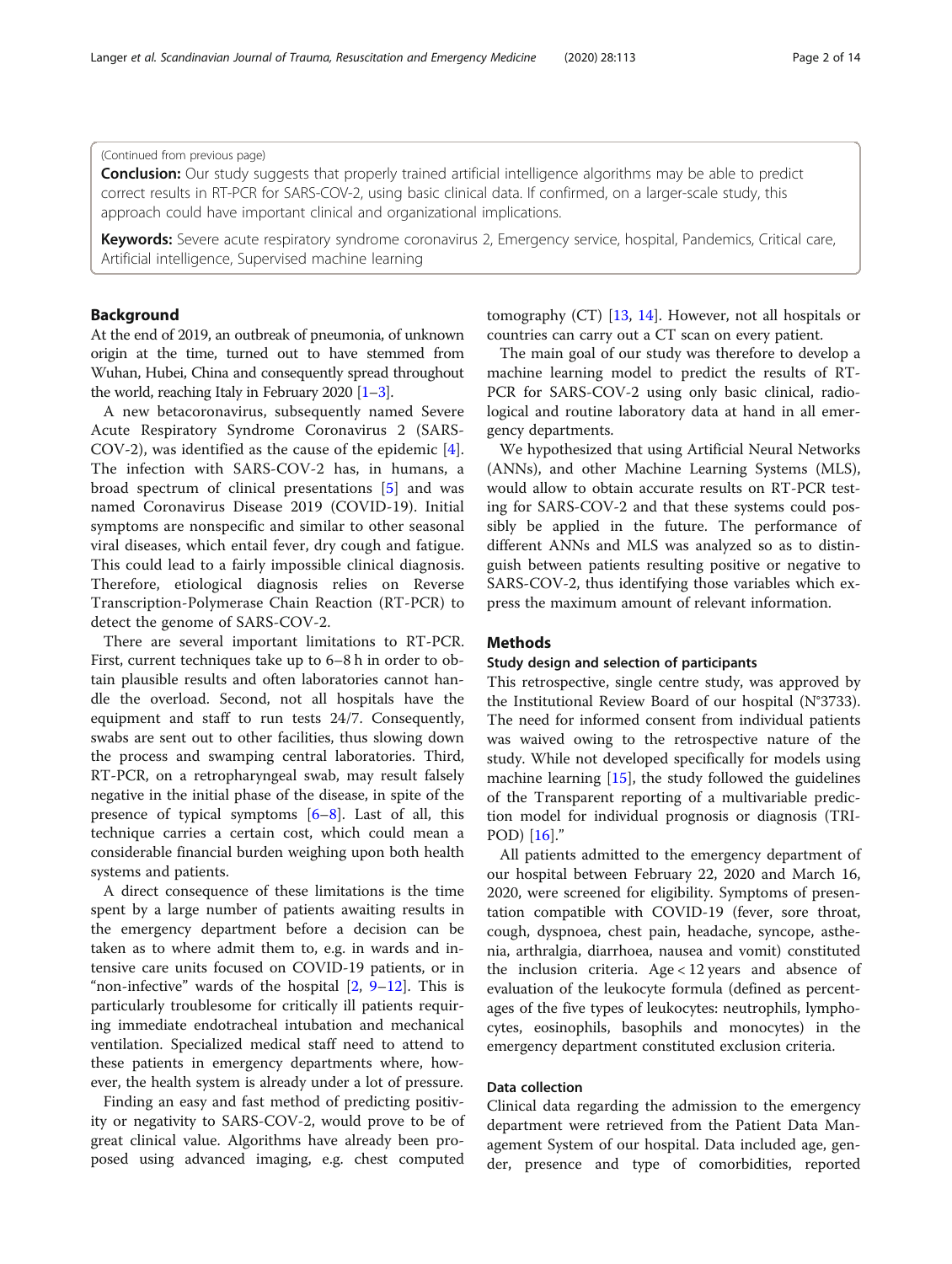symptoms and medication currently being taken. Each drug was placed in a specific category.

In our hospital, there is no formal checklist to collect the medical and medication history. Therefore, if specified by the ER physicians, comorbidities and medication use were considered as present, otherwise if not specified, they were considered as absent. In addition, information regarding vital signs upon admission to the emergency department (first measurement), presence and type of ventilatory support, routinely performed blood tests, major electrocardiographic characteristics (presence of sinus rhythm and ST abnormalities) and chest X-rays (presence of any type of parenchymal involvement, presence of pleural effusion) were collected.

The results of the RT-PCR swab for SARS-COV-2 were recorded. Should the outcome have proved negative in a symptomatic patient, our hospital made it mandatory for a second swab to be carried out after 48 h and these swabs were checked to confirm negativity. The complete list of collected variables is summed up in Table [1.](#page-3-0)

# Statistical analysis and sample size

All data were tested for consistency with variance and normality of distribution using the Shapiro-Wilk test. Normally distributed data were expressed as mean ± standard deviation, while non-normally distributed data were reported as median and interquartile range. Binary data were summed up in percentages, frequency of occurrence, and compared through Chi-Square test. Continuous variables were compared through Student T-Test or Wilcoxon Rank-Sum test, as appropriate.

Pearson's and Spearman's correlation was used to assess the correlation between collected variables (continuous and nominal, respectively) and RT-PCR for SARS-COV-2 results. A P-value lower than 0.05 was considered as statistically significant. Analysis was performed with SigmaPlot v.12.0 (Systat Software Inc., USA).

The study was carried out on a convenience sample of 200 patients admitted to the emergency department and tested for SARS-COV-2.

# Machine learning methods

# Training and testing validation protocol

The target variable to be predicted was the result of the RT-PCR for SARS-COV-2 performed in the emergency department. In order to predict and estimate the results of the RT-PCR for SARS-COV-2 using an input of 74 variables under study (Table [1\)](#page-3-0), different Machine Learning algorithms available on WEKA data mining software [\[17](#page-12-0)–[19\]](#page-12-0) and on Semeion Research Centre depository (Massimo Buscema, Deep Supervised ANNs, Semeion SW #12, version 33.0, 1999–2019) were

trained. These classification tools were first applied to predict RT-PCR results using the Training and Testing validation protocol, with the following steps:

- 1 Subdivision of the dataset into two sub-samples, A and B, each containing 50% of records and having an equal proportion of cases and controls (in our case SARS-COV-2 positive and SARS-COV-2 negative). The two sub-samples were obtained through the application of the TWIST algorithm, (i.e. they were not obtained by random extraction), in order to create two subsamples with similar probability density for all the input variables (see below). A homogeneity check was performed to confirm the substantial equivalence of the two subsets with regard to the distribution of variables. In the first run, A was used as Training Set and B as Testing Set.
- 2 Application of ANN on the Training Set. In this phase, the ANN learned to associate the input variables with those indicated as targets.
- 3 After the training phase, the weights matrix produced by the algorithm was saved and frozen together with all parameters used for the training.
- 4 The Testing Set was then shown to a virgin twin (same architecture and base parameters) ANN with the same weights matrix of the trained ANN, acting as final classifier. This operation took place for all records and the results (right or wrong classification) was not communicated to the classifier. This allowed to assess the generalization ability of trained ANN.
- 5 In a second run, another virgin ANN was applied to subset B which was used as training subset and then to subset A which was used as testing subset.
- Therefore, the results are relevant to two sequences of training testing protocol: A-B and B-A.

Results were drawn up in terms of sensitivity (correct classification of positive patients), specificity (correct classification of negative patients), global accuracy (arithmetic mean between sensitivity and specificity). Overall results are expressed as average of the two experiments. This crossover procedure allows to classify blindly all records with the trained algorithm ensuring the generalization capability of the model on records never seen before.

The machine learning algorithms developed at the University of Waikato, New Zealand, available on the WEKA data mining software are listed in Table [2](#page-4-0) [\[20](#page-12-0)–[26](#page-12-0)], while two ANNs (Self Momentum Back Propagation and Sine Net) [[29](#page-12-0), [30](#page-12-0)] were implemented in "Supervised ANNs Software", developed at the Semeion Research Center in Rome, Italy (Buscema; Supervised ANNs. Semeion software  $\#12$ , version [3](#page-4-0)3.0). Table 3 shows the main features of Semeion Machine Learning Systems.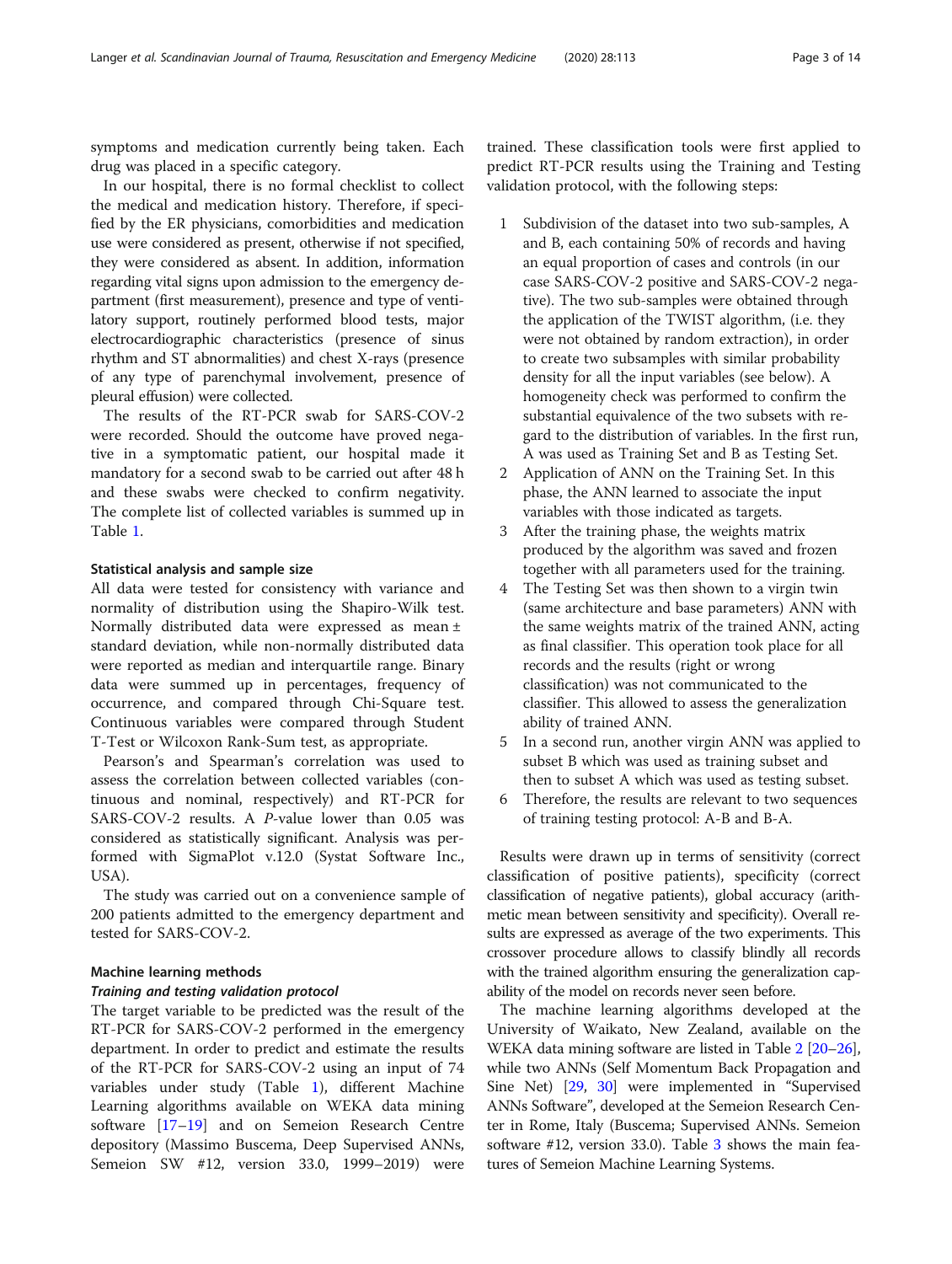$Table 1$  Variables under study  $(n - 74)$ 

<span id="page-3-0"></span>

| <b>Table 1</b> Variables under study $(n = 74)$ | Table 1 Variables under study $(n = 74)$ (Continued)                                                                                   |  |  |
|-------------------------------------------------|----------------------------------------------------------------------------------------------------------------------------------------|--|--|
| Demographic Data                                | Vital signs, ECG and Chest X-ray findings                                                                                              |  |  |
| Age (years)                                     | Glasgow coma scale, score                                                                                                              |  |  |
| Sex (M; F)                                      | Body temperature, Celsius                                                                                                              |  |  |
| Medical History (yes; no)                       | Systolic blood pressure, mmHg                                                                                                          |  |  |
| Asthma                                          | Diastolic blood pressure, mmHg                                                                                                         |  |  |
| Atrial fibrillation                             | Heart rate, beats per min                                                                                                              |  |  |
| Autoimmune/inflammatory disease                 | Sinus rhythm no. (%)                                                                                                                   |  |  |
| Chronic Interstitial lung disease               | Normal ST segment- no. (%)                                                                                                             |  |  |
| Chronic kidney disease                          | Respiratory rate, breaths per min                                                                                                      |  |  |
| Chronic liver disease                           | Oxygen supplementation- no. (%)                                                                                                        |  |  |
| Chronic obstructive pulmonary disease (COPD)    | Non-Invasive Ventilation no. (%)                                                                                                       |  |  |
| Diabetes mellitus                               | Chest X-rays opacity - no. (%)                                                                                                         |  |  |
| Hematologic malignancy                          | Chest X-rays pleural effusion- no. (%)                                                                                                 |  |  |
| Human immunodeficiency virus                    | Laboratory findings                                                                                                                    |  |  |
| Hypertension                                    | Total white blood cell count, 10 <sup>3</sup> /µL                                                                                      |  |  |
| Ischemic cardiomyopathy                         | Neutrophils, %                                                                                                                         |  |  |
| Smoking (active)                                | Lymphocytes, %                                                                                                                         |  |  |
| Solid organ tumor                               | Monocytes, %                                                                                                                           |  |  |
| Medication history (yes; no)                    | Eosinophils, %                                                                                                                         |  |  |
| 5-alpha-reductase inhibitors                    | Basophils, %                                                                                                                           |  |  |
| Angiotensin converting enzyme inhibitor         | Total red blood cells count, 10 <sup>6</sup> /µL                                                                                       |  |  |
| Anti-arrhythmic drugs                           | Haematocrit, %                                                                                                                         |  |  |
| Antibiotics before Emergency Department         | Haemoglobin, g/dL                                                                                                                      |  |  |
| Anticoagulant therapy                           | Mean corpuscular haemoglobin concentration, g/dL                                                                                       |  |  |
| Anti-epileptic therapy                          | Mean corpuscular haemoglobin, pg                                                                                                       |  |  |
| Anti-platelets therapy                          | Mean red blood cell volume, $\mu m^3$                                                                                                  |  |  |
| Beta blocker                                    | Red blood cells distribution width,%                                                                                                   |  |  |
| Calcium channel antagonist                      | Platelets, 10 <sup>3</sup> /µL                                                                                                         |  |  |
| Diuretics                                       | Glycaemia, mg/dL                                                                                                                       |  |  |
| Drugs for psychiatric disorders                 | Creatinine, mg/dL                                                                                                                      |  |  |
| Hydroxymethylglutaryl-CoA reductase inhibitors  | Urea, mg/dL                                                                                                                            |  |  |
| Immunosuppressant drugs                         | Sodium, mEq/L                                                                                                                          |  |  |
| Sartans                                         | Total bilirubin, mg/dL                                                                                                                 |  |  |
| Reported Signs and Symptoms (yes; no)           | C-reactive protein, mg/dL                                                                                                              |  |  |
| Arthralgia                                      | Swab test for SARS-COV-2 (TARGET)                                                                                                      |  |  |
| Asthenia                                        | Negative (yes; no)                                                                                                                     |  |  |
| Chest pain                                      | Positive (yes; no)                                                                                                                     |  |  |
| Cough                                           | Medical and medication history and reported sign and symptoms were                                                                     |  |  |
| Dyspnea                                         | collected by physicians in the Emergency Room. Clinical findings refer to data<br>gathered in the Emergency Room at hospital admission |  |  |
| Fever                                           |                                                                                                                                        |  |  |
| Gastrointestinal symptoms                       | However, since noisy input attributes can sometimes                                                                                    |  |  |
| Headache                                        | hide the small meaningful information embedded in                                                                                      |  |  |
| Sore throat                                     | other attributes, a pruning procedure was used as a pre-                                                                               |  |  |

processing tool to eliminate noisy variables before the outcome prediction of the main test. In order to conduct this procedure, an input selection algorithm named

Sore throat Syncope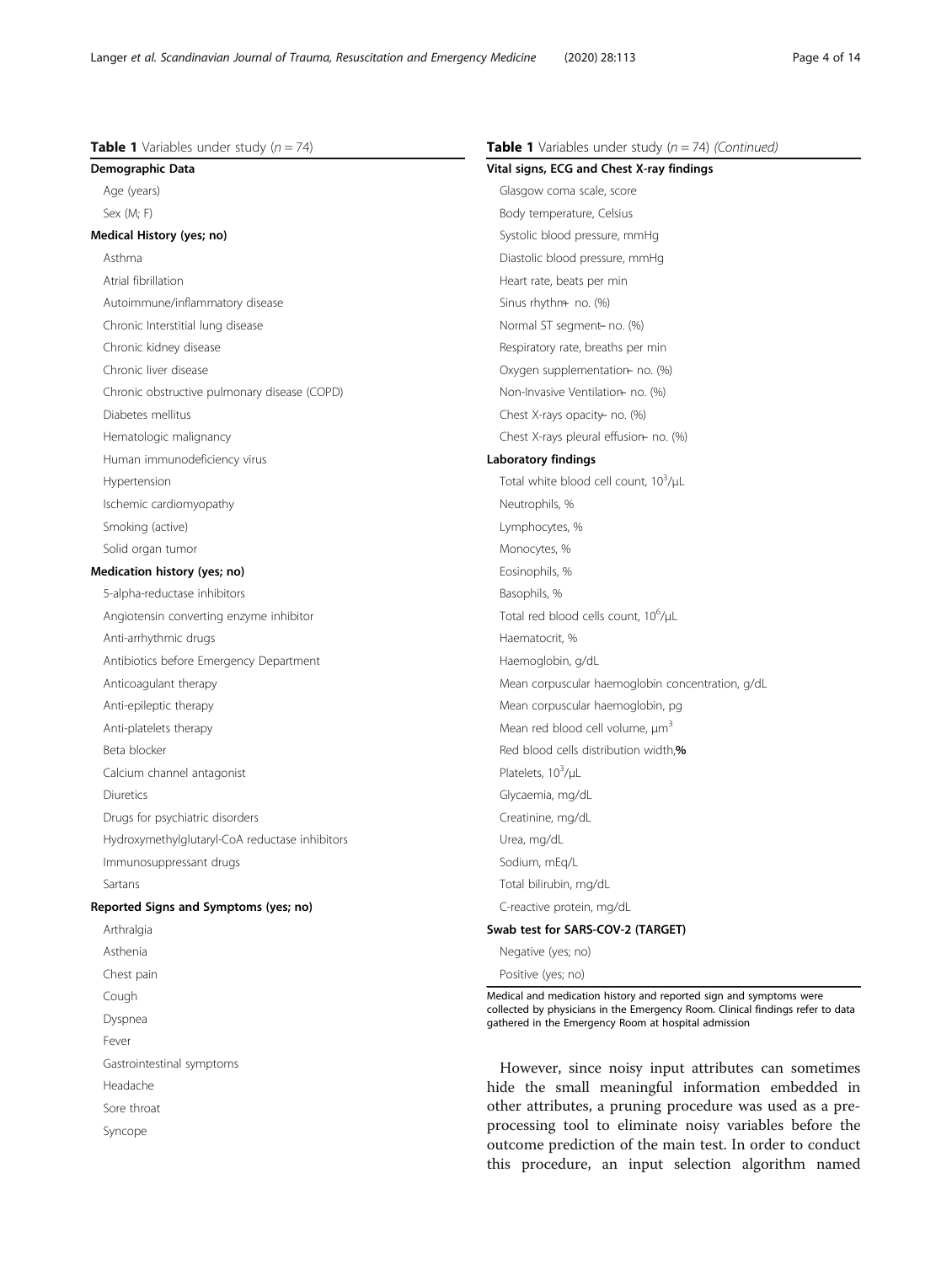<span id="page-4-0"></span>Table 2 Nicknames of Machine Learning Systems in WEKA software Package

| <b>Machine Learning software</b>     | Nick name      |
|--------------------------------------|----------------|
| Logistic [20]                        | Logistic       |
| Pruned decision tree [21]            | J 48           |
| Multi Layer Perceptron [22]          | MI P           |
| NaivBayes [23]                       | NaivBayes      |
| RandomForest [24]                    | RandomForest   |
| RotationForest [25]                  | RotationForest |
| Sequential Minimal Optimization [26] | <b>SMO</b>     |
| K Nearest Neighborhood [27]          | KNN47          |
| Additive Logistic Regression [28]    | Logit Boost48  |

TWIST (Training With Input Selection and Testing) was applied [\[38,](#page-12-0) [39\]](#page-12-0). This selection algorithm was recently developed at the Semeion Research Center in Rome, Italy (Buscema M (2006–2012) TWIST Input Search, Semeion software #39, version 5.1, 2006–2016).

# TWIST algorithm

As previously shown [\[40](#page-12-0)], the TWIST algorithm is a complex algorithm able to search for the best distribution of the global dataset divided in two optimally balanced subsets containing a minimum number of input features, useful for optimal pattern recognition. TWIST is an evolutionary algorithm based on a paper about Genetic Doping Systems [\[19](#page-12-0)], which has already been applied to medical data with very promising results [[40](#page-12-0)– [44\]](#page-12-0). A detailed description of the algorithm is available in the [Online supplement](#page-11-0).

# 5-K-fold

In addition to the Training and Testing validation protocol, a 5 K-fold cross-validation protocol was applied [\[45](#page-12-0)], in order to analyze data also with a standard and popular approach. The dataset was randomly split in 5 groups (folds) with a similar number of subjects. Each unique group was used as a hold out, or validation dataset, and the remaining groups were used as training datasets. The model fitted on the training set was evaluated on the validation set. Five different models for each employed machine learning system were created, and each model provided an evaluation score. The skill of the 5 models was summarized as mean sensitivity, specificity, overall accuracy and balanced accuracy.

# Assessment of model calibration

Cost Curves [[46\]](#page-12-0) were applied to the studied algorithms in order to assess model calibration (Results presented in the [Online Supplement](#page-11-0)).

# Results

Three hundred forty-seven patients fulfilled the inclusion criteria, 148 patients presented exclusion criteria (9 patients < 12 years, 139 patients without leukocyte formula), leaving 199 patients for the analysis.

# Population description and classic statistics

Table [4](#page-5-0) summarizes the main characteristics of the overall study population ( $n = 199$ ) and of the two subgroups, i.e. patients who tested positive  $(n = 124)$  and negative  $(n = 75)$  to SARS-COV-2. There were no missing data regarding the recorded variables. A comparison between the characteristics of the study population  $(n = 199)$  and of patients excluded due to the absence of leukocyte formula ( $n = 139$ ) can be found in the [Online Data Supple](#page-11-0)[ment](#page-11-0) (Table S3).

Median age in the overall population was 65 [46–78] years, with similar distribution in the two subgroups (65 [49–77] vs. 66 [38–82] years  $p = .94$ , for positive and

**Table 3** Main Features of Semeion Machine Learning Systems employed in the study

| <b>ANNs Architecture</b> | Hidden layers            | <b>Learning Rate</b> | <b>Epochs</b> | <b>Initialization</b> | <b>Output Function</b> | Nickname                 |
|--------------------------|--------------------------|----------------------|---------------|-----------------------|------------------------|--------------------------|
| Conic Net [31]           | 5 Layers=<br>4x12x12x12  | 0.01                 | 1000          | Auto-encoders         | Soft Max               | D FF Conic (4x12x12x12)  |
|                          | 5 Layers=<br>6x12x12x12  | 0.01                 | 1000          | Auto-encoders         | Soft Max               | D FF Conic (6x12x12x12)  |
| Sine Net [32-34]         | 1 Layer = $48$           | 0.1                  | 2000          | Random                | Soft Max               | D_FF_Sn [35]             |
| Back Propagation [29]    | 0 Layer $=L$             | 0.1                  | 1000          | Random                | Soft Max               | $D$ FF $Bp(0)$           |
|                          | 1 Layer = $24$           | 0.1                  | 1000          | Random                | Soft Max               | D FF Bp<br>$[22]$        |
|                          | 5 Layers=<br>16x16x16x16 | 0.01                 | 2000          | Auto-encoders         | Soft Max               | D_FF_Bp<br>(16x16x16x16) |
| Bi-Modal Net             | 1 Layer = $48$           | 0.1                  | 1000          | Random                | Soft Max               | D_FF_Bm<br>$[35]$        |
| Gauss Net [36]           | 1 Layer = $64$           | 0.01                 | 1000          | Random                | Soft Max               | D_FF_GNet<br>$[37]$      |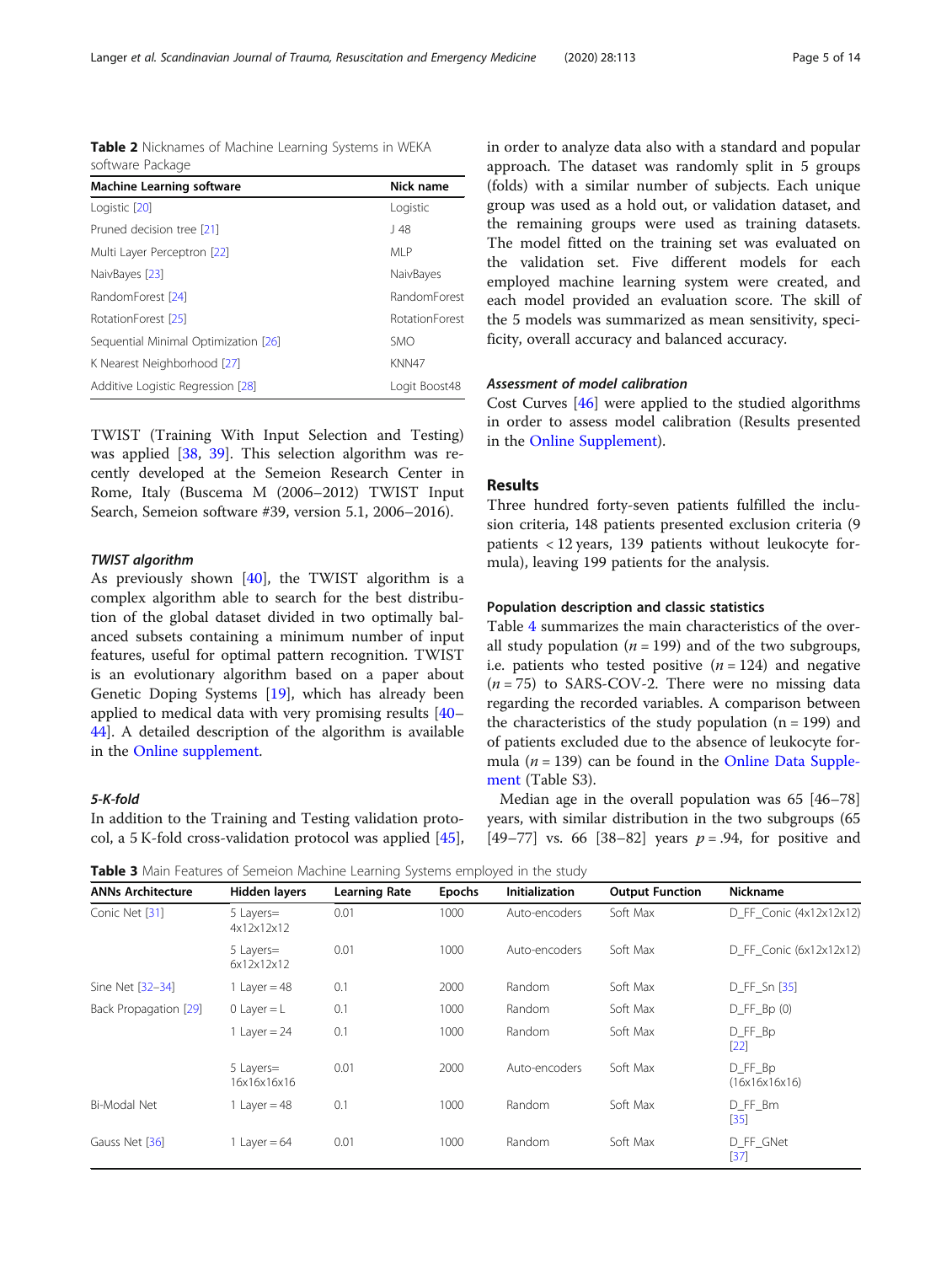# <span id="page-5-0"></span>Table 4 Characteristics of the study population

| Demographic characteristics                              | Overall<br>population ( $n = 199$ ) | <b>Positive</b><br>$(n = 124)$ | <b>Negative</b><br>$(n = 75)$ | P       |
|----------------------------------------------------------|-------------------------------------|--------------------------------|-------------------------------|---------|
| Age, years                                               | 65 [46-78]                          | 65 [49-77]                     | 66 [38-82]                    | 0.94    |
| Male no. (%)                                             | 127 (63.8)                          | 78 (62.9)                      | 49 (65.3)                     | 0.85    |
| Medical History no. (%)                                  |                                     |                                |                               |         |
| Asthma                                                   | 13(6.6)                             | 9(7.3)                         | 4(5.4)                        | 0.83    |
| Atrial fibrillation                                      | 19 (9.6)                            | 11(8.9)                        | 8(10.7)                       | 0.87    |
| Autoimmune/inflammatory disease                          | 6(3.0)                              | 3(2.4)                         | 3(4)                          | 0.84    |
| Chronic Interstitial lung disease                        | 1(0.5)                              | 1(0.8)                         | 0(0.0)                        | 0.80    |
| Chronic kidney disease                                   | 11(5.5)                             | 8(6.5)                         | 3(4.0)                        | 0.68    |
| Chronic liver disease                                    | 7(3.5)                              | 3(2.4)                         | 4(5.3)                        | 0.49    |
| Chronic obstructive pulmonary disease                    | 15(7.5)                             | 5(4.0)                         | 10(13.3)                      | 0.03    |
| Diabetes mellitus                                        | 29 (14.6)                           | 16 (12.9)                      | 13 (17.3)                     | 0.51    |
| Hematologic malignancy                                   | 6(3.0)                              | 4(3.2)                         | 2(2.7)                        | 0.84    |
| Human immunodeficiency virus                             | 1(0.5)                              | 0(0.0)                         | 1(1.3)                        | 0.80    |
| Hypertension                                             | 85 (42.7)                           | 55 (44.4)                      | 30(40)                        | 0.65    |
| Ischemic cardiomyopathy                                  | 19 (9.6)                            | 10(8.1)                        | 9(12.0)                       | 0.51    |
| Smoking (active)                                         | 12(6.0)                             | 4(3.2)                         | 8(10.7)                       | 0.07    |
| Solid organ tumour                                       | 16(8.0)                             | 7(5.7)                         | 9(12.0)                       | 0.18    |
| Medication history no. (%)                               |                                     |                                |                               |         |
| 5-alpha-reductase inhibitors                             | 12(6.0)                             | 9(7.3)                         | 3(4.0)                        | 0.53    |
| Angiotensin converting enzyme inhibitors                 | 33 (16.6)                           | 21 (16.9)                      | 12(16.0)                      | 0.98    |
| Anti-arrhythmic drugs                                    | 11(5.5)                             | 6(4.8)                         | 5(6.7)                        | 0.82    |
| Antibiotics before Emergency Department                  | 47 (23.6)                           | 36 (29.0)                      | 11(14.7)                      | 0.03    |
| Anticoagulant drugs                                      | 25 (12.6)                           | 15(12.1)                       | 10(13.3)                      | 0.97    |
| Anti-epileptic drugs                                     | 10(5.0)                             | 1(0.8)                         | 9(12.0)                       | 0.002   |
| Antiplatelets drugs                                      | 33 (16.6)                           | 20(16.1)                       | 13 (17.3)                     | 0.98    |
| Beta blockers                                            | 40 (20.1)                           | 24 (19.4)                      | 16(21.3)                      | 0.88    |
| Calcium channel antagonists                              | 27 (13.6)                           | 18 (14.5)                      | 9(12.0)                       | 0.77    |
| Diuretics                                                | 35 (17.6)                           | 21 (16.9)                      | 14 (18.7)                     | 0.91    |
| Drugs for psychiatric disorders                          | 7(3.5)                              | 1(0.8)                         | 6(8.0)                        | 0.02    |
| Hydroxymethylglutaryl-CoA (HMG-CoA) reductase inhibitors | 28 (14.1)                           | 18 (14.5)                      | 10(13.3)                      | 0.98    |
| Immunosuppressant drugs                                  | 12(6.0)                             | 8(6.5)                         | 4(5.3)                        | 0.99    |
| Sartans                                                  | 24 (12.1)                           | 19 (15.3)                      | 5(6.7)                        | 0.11    |
| Reported Signs and Symptoms - no. (%)                    |                                     |                                |                               |         |
| Arthralgia                                               | 7(3.5)                              | 6(4.8)                         | 1(1.3)                        | 0.37    |
| Asthenia                                                 | 18 (9.1)                            | 9(7.3)                         | 9(12.0)                       | 0.38    |
| Chest pain                                               | 7(3.5)                              | 7(5.7)                         | 0(0.0)                        | 0.09    |
| Cough                                                    | 130 (65.3)                          | 91 (73.4)                      | 39 (52)                       | 0.004   |
| Dyspnea                                                  | 75 (37.7)                           | 43 (34.7)                      | 32 (42.7)                     | 0.33    |
| Fever                                                    | 174 (87.4)                          | 119 (96.0)                     | 55 (73.3)                     | < 0.001 |
| Gastrointestinal symptoms                                | 27 (13.6)                           | 18 (14.5)                      | 9(12.0)                       | 0.77    |
| Headache                                                 | 12(6.0)                             | 8(6.5)                         | 4(5.3)                        | 0.99    |
| Sore throat                                              | 8(4.0)                              | 3(2.4)                         | 5(6.7)                        | 0.27    |
| Syncope                                                  | 5(2.5)                              | 2(1.6)                         | 3(4.0)                        | 0.57    |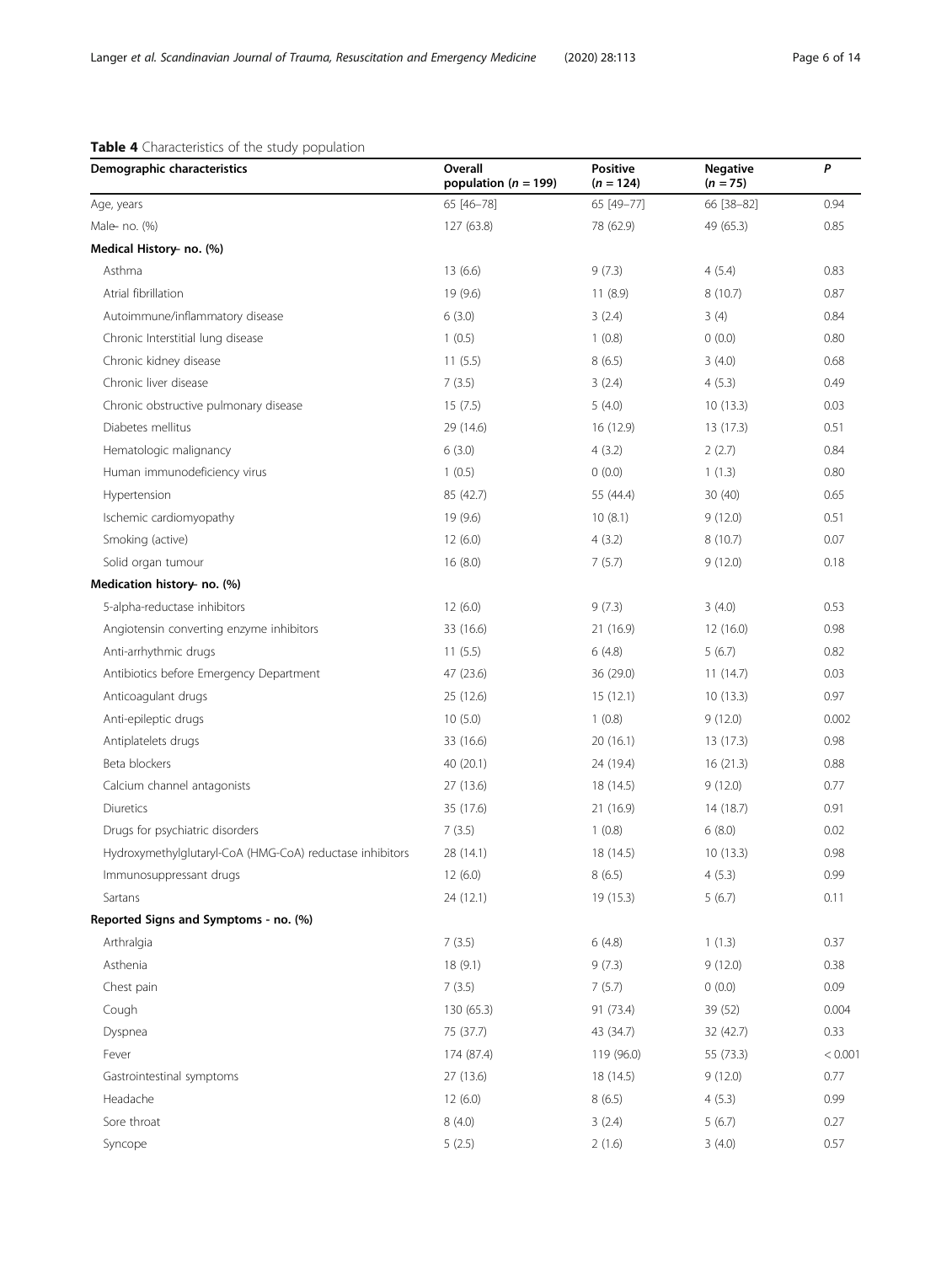| Demographic characteristics                       | Overall<br>population ( $n = 199$ ) | <b>Positive</b><br>$(n = 124)$ | <b>Negative</b><br>$(n = 75)$ | P       |
|---------------------------------------------------|-------------------------------------|--------------------------------|-------------------------------|---------|
| Vital signs, ECG and Chest X-ray findings         |                                     |                                |                               |         |
| Glasgow coma scale, score                         | $15$ [15-15]                        | $15[15-15]$                    | $15 [15 - 15]$                | > 0.99  |
| Body temperature, Celsius                         | $37.6 \pm 0.9$                      | $37.8 \pm 0.8$                 | $37.2 \pm 1$                  | < 0.001 |
| Systolic blood pressure, mmHg                     | $131 \pm 22$                        | $133 \pm 19$                   | $128 \pm 25$                  | 0.09    |
| Diastolic blood pressure, mmHg                    | 75 [65-80]                          | 75 [70-80]                     | 70 [65-80]                    | 0.09    |
| Heart rate, beats per min                         | 90 [80-105]                         | 90 [83-105]                    | 90 [80-105]                   | 0.87    |
| Sinus rhythm no. (%)                              | 185 (93)                            | 117 (94.4)                     | 68 (90.7)                     | 0.48    |
| Normal ST segment- no. (%)                        | 198 (99.5)                          | 123 (99.2)                     | 75 (100.0)                    | 0.80    |
| Respiratory rate, breaths per min                 | 18 [16-22]                          | 18 [16-22]                     | 18 [16-24]                    | 0.80    |
| Oxygen supplementation no. (%)                    | 51 (25.6)                           | 27 (21.8)                      | 24 (32.0)                     | 0.15    |
| Non-Invasive Ventilation- no. (%)                 | 8(4.0)                              | 4(3.2)                         | 4(5.3)                        | 0.72    |
| Chest X-rays opacity- no. (%)                     | 158 (79.4)                          | 104 (83.9)                     | 54 (72.0)                     | 0.07    |
| Chest X-rays pleural effusion- no. (%)            | 20(10.1)                            | 7(5.7)                         | 13 (17.3)                     | 0.01    |
| <b>Laboratory findings</b>                        |                                     |                                |                               |         |
| Total white blood cell count, 10 <sup>3</sup> /µL | 6.64 [4.65-9.65]                    | 5.44 [4.21-7.23]               | 9.28 [6.87-13.64]             | < 0.001 |
| Neutrophils, %                                    | 72.5 [64.4-81.7]                    | 70.4 [62.5-79.9]               | 76.7 [68.4-85.3]              | 0.001   |
| Lymphocytes, %                                    | 18.0 [10.5-25.1]                    | 20.6 [12.9-27.7]               | 14.5 [7.4-19.8]               | < 0.001 |
| Monocytes, %                                      | 7.9 [5.6-10.2]                      | $8.0 [6 - 10.9]$               | 7.6 [5.4-9.7]                 | 0.18    |
| Eosinophils, %                                    | $0 [0 - 0.3]$                       | $0 [0 - 0.2]$                  | $0.2$ [0-1.2]                 | < 0.001 |
| Basophils, %                                      | $0.3$ [0.2-0.4]                     | $0.2$ [0.2-0.4]                | $0.3$ [0.2-0.5]               | 0.03    |
| Total red blood cells count, 10 <sup>6</sup> /µL  | 4.80 [4.29-5.25]                    | 4.88 [4.42-5.28]               | 4.52 [4.01-5.14]              | 0.01    |
| Haematocrit, %                                    | $41.6 \pm 5.3$                      | $42.1 \pm 4.5$                 | $40.8 \pm 6.3$                | 0.10    |
| Haemoglobin, g/dL                                 | $13.7 \pm 1.9$                      | $14.0 \pm 1.6$                 | $13.3 \pm 2.2$                | 0.01    |
| Mean corpuscular haemoglobin concentration, g/dL  | 33.1 [32-33.9]                      | 33.2 [32.5-34.1]               | 32.8 [31.6-33.8]              | 0.01    |
| Mean corpuscular haemoglobin, pg                  | 29.2 [28.1-30.5]                    | 29.2 [27.9-30.5]               | 29.3 [28.6-30.2]              | 0.56    |
| Mean red blood cell volume, µm <sup>3</sup>       | 88.3 [85.4-91.4]                    | 87.7 [84.5-90.4]               | 89.7 [87-92.6]                | 0.002   |
| Red blood cells distribution width,%              | 13.2 [12.4-14.4]                    | 13.1 [12.3-13.9]               | 13.6 [12.5-15.5]              | 0.01    |
| Platelets, 10 <sup>3</sup> /µL                    | 193 [162-244]                       | 183 [145-234]                  | 221 [175-283]                 | < 0.001 |
| Glycaemia, mg/dL                                  | 120 [104-142]                       | 120 [104-138]                  | 117 [101-158]                 | 0.80    |
| Creatinine, mg/dL                                 | $1.0$ $[0.8 - 1.3]$                 | $0.98$ $[0.82 - 1.21]$         | $1.09$ $[0.83 - 1.45]$        | 0.19    |
| Urea, mg/dL                                       | 35 [23-54.5]                        | 34 [22-49]                     | 41.5 [26-64.5]                | 0.07    |
| Sodium, mEq/L                                     | 138 [135-140]                       | 138 [134-140]                  | 138 [136-141]                 | 0.37    |
| Total bilirubin, mg/dL                            | $0.5$ [0.4-0.7]                     | $0.5$ [0.3-0.6]                | $0.5$ [0.4-0.7]               | 0.05    |
| C-reactive protein, mg/dL                         | 4.1 [1.2-9]                         | $4.0$ [1.3-8.9]                | 4.5 [0.9-9.3]                 | 0.90    |

# Table 4 Characteristics of the study population (Continued)

Variables are ordered by categories. Continuous variables are expressed as median [interquartile range] or mean ± Standard Deviation, as appropriate. Medical and medication history, reported signs and symptoms were collected from physicians of the Emergency Department. Clinical findings (Vital signs, ECG – Electrocardiogram, Chest X-ray and Laboratory findings) refer to the first measurements performed in the Emergency department

negative patients, respectively). Most patients were male (63.8%) with no significant difference between the two subgroups (62.9% vs. 65.3%,  $p = .85$ ). The most common comorbidities were hypertension (42.7%) and diabetes (14.6%) with similar prevalence between patients with and without SARS-COV-2. A lower prevalence of Chronic obstructive pulmonary disease (COPD) was observed in patients with COVID-19 (4.0% vs. 13.3%  $p = .03$ ).

Regarding current medications, positive patients had lower chronic use of anti-epileptics and drugs for psychiatric disorders, as compared to patients that tested negative (0.8% vs. 12.0%,  $p = .002$  and 0.8% vs. 8.0%,  $p = .02$ , respectively). Furthermore, administration of antibiotics before access to the emergency department was higher in the positive subgroups (29.0% vs. 14.7%,  $p = .03$ ).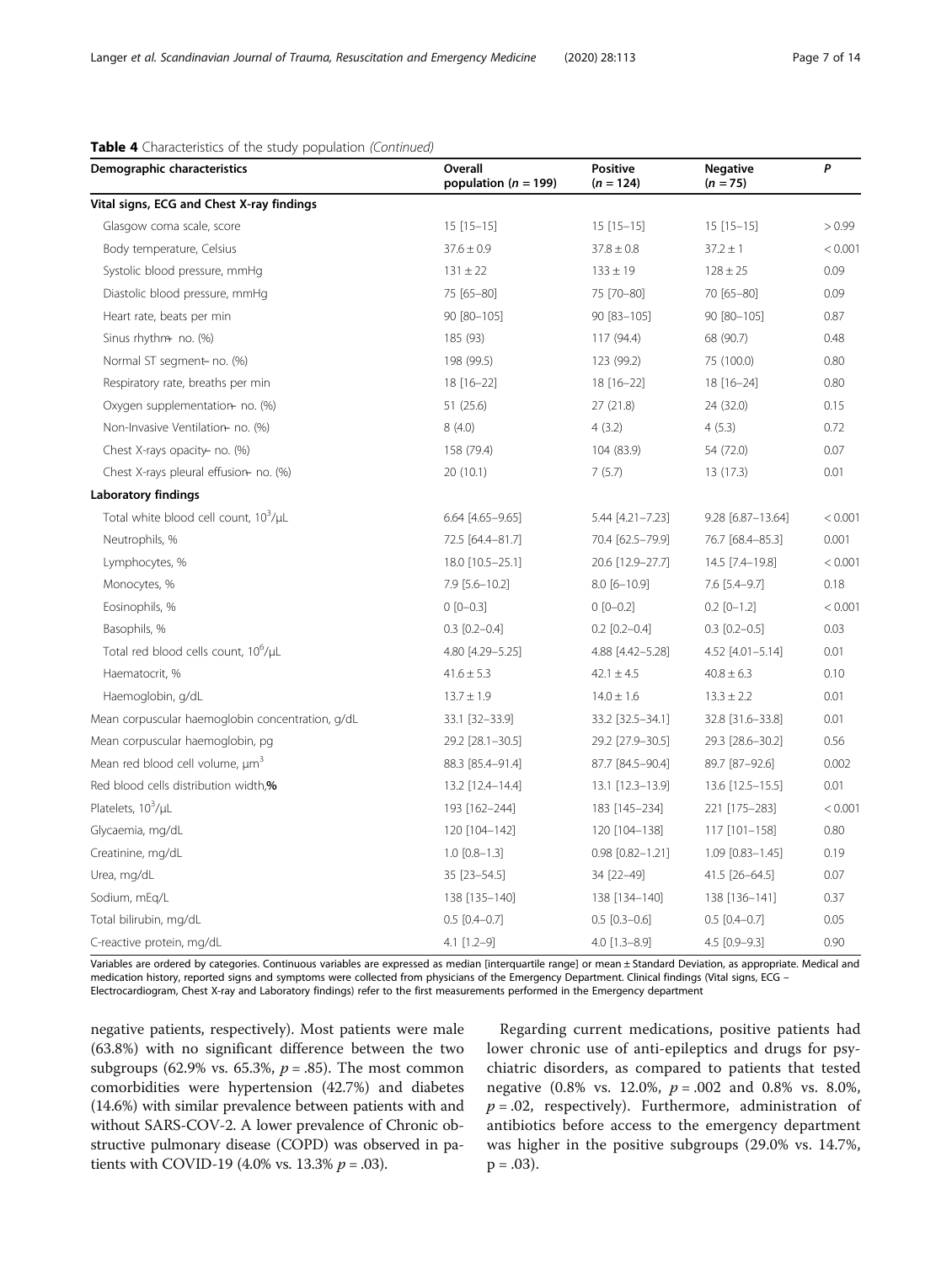As for reported signs and symptoms, fever and coughing were more prevalent in patients with COVID-19 (96.0% vs. 73.3%,  $p < .001$  and 73.4% vs. 52.0%,  $p = .004$ , respectively).

Several clinical findings turned out to be significantly different between the two population studies (Table [4](#page-5-0)). In particular, SARS-COV-2 positive patients had a slightly higher external body temperature  $(37.8 \pm 0.8 \text{ vs.})$  $37.2 \pm 1.0$ ,  $p = < .001$ ), lower prevalence of pleural effusion at chest X-ray (5.7% vs. 17.3%,  $p = .01$ ) and a significant difference regarding the complete blood count and leukocyte formula (Table [4](#page-5-0)).

Table [5](#page-8-0) summarizes the positive and negative linear correlation index between descriptive variables and the results of RT-PCR for SARS-COV-2.

# Prediction of the RT-PCR outcome with machine learning algorithms

The TWIST system selected 42 variables of the original attributes. Selected variables are marked with and asterisk in Table [5](#page-8-0). A global dataset of 42 input and 2 target attributes was thus generated. Thereafter, two optimal subsets were created, in order to apply the training and testing procedure described above.

Table [6](#page-9-0) shows the results obtained by the application of an array of machine learning systems to the variables selected by TWIST system. These results are the average of two training-testing procedures (A-B and B-A sequences). Detailed predictive results for each experiment (A-B and B-A) is available in Table S1 in the [Online](#page-11-0) [Supplement.](#page-11-0)

The best machine learning system reached ad accuracy of 91.4% with 94.1% sensitivity (correct prediction of positivity to SARS-COV-2) and 88.7% specificity (correct prediction of negativity to SARS-COV-2).

Table [7](#page-9-0) shows the results obtained through applying a selected number of machine learning systems to the variables selected by the TWIST system. These results are the average of five Training-Testing procedures of a K-fold cross-validation protocol. Detailed predictive results for each experiment are available in Table S2 in the [Online Supplement.](#page-11-0)

# **Discussion**

In our exploratory, model development study, we analyzed data of 199 adult patients admitted to the emergency department of the largest hospital in Milan, Lombardy, with symptoms compatible with COVID-19 during the first 3 weeks of SARS-COV-2 outbreak in Italy. In the present manuscript, we describe this population and highlight the differences between patients who actually tested positive to SARS-COV-2 and those who did not. Few attempts in applying artificial intelligence to rapidly predict positivity/negativity to SARS-COV-2 were made since the outbreak, using mostly CT imaging and lab results, collected in Chinese population [[35,](#page-12-0) [47](#page-12-0), [48\]](#page-12-0). Nevertheless, we present the first European attempt and promising results applying artificial intelligence to predict the results of RT-PCR for SARS-COV-2, using only basic clinical data, available in the vast majority of emergency departments all over the world. The wide application of a similar decision support tool could have a major clinical and organizational impact during the current pandemic.

In our study, several differences were observed between the two study groups (Table [4](#page-5-0)). However, none of these, or a combination of them, allows, so far, to clearly differentiate between patients with COVID-19 and patients with other diseases, having a similar clinical presentation. Our data underline the key finding of Coronavirusinduced alterations in the white blood cell differential count (Table [4\)](#page-5-0). On the one hand, in contrast to other reports [\[49](#page-13-0)–[52](#page-13-0)] we did not observe a marked lymphocytopenia, possibly because of the early stage of the viral disease. On the other, other subtypes such as eosinophils might play a key role in COVID-19 [\[53\]](#page-13-0).

When applying artificial intelligence to our dataset, in particular ANNs and MLS, we were able to predict with high sensitivity and specificity the results of RT-PCR for SARS-COV-2 (Table [6\)](#page-9-0).

Artificial Neural Networks allow forecasting through understanding of the relationship between variables, in particular through the application of nonlinear relationships  $[40, 54, 55]$  $[40, 54, 55]$  $[40, 54, 55]$  $[40, 54, 55]$  $[40, 54, 55]$ . These systems initially learn from a set of data with a known solution (training). Thereafter, the networks, inspired by the analytical processes of the human brain, are able to reconstruct imprecise rules, which may be underlying a complex dataset (testing). Machine learning systems and, in particular, ANNs analyse realworld data very efficiently. The internal validity of their assessment is provided by uniquely strict validation protocols, seldom used in classical statistics [\[54,](#page-13-0) [56,](#page-13-0) [57](#page-13-0)].

In the present manuscript, it was possible to predict with reasonable accuracy the status of being positive or negative to SARS-COV-2 based on 42 simple variables. This was achieved using the TWIST algorithm, which does not have, at the moment, the same popularity of other techniques, such as K Fold, Boosting and others. Nevertheless, it has been used extensively in the past 15 years in different contexts [[18,](#page-12-0) [58,](#page-13-0) [59](#page-13-0)]. The reason of its low diffusion is partly that TWIST is very complex to program, as it includes two evolutionary algorithms that work together managing a huge population of ANNs, kNN and Naive Bayes algorithms. The execution of TWIST needs therefore to be programmed in C language to be sufficiently fast. Thus, for its complexity and for needed running time, TWIST is not suitable for programming in Phyton, R or similar languages.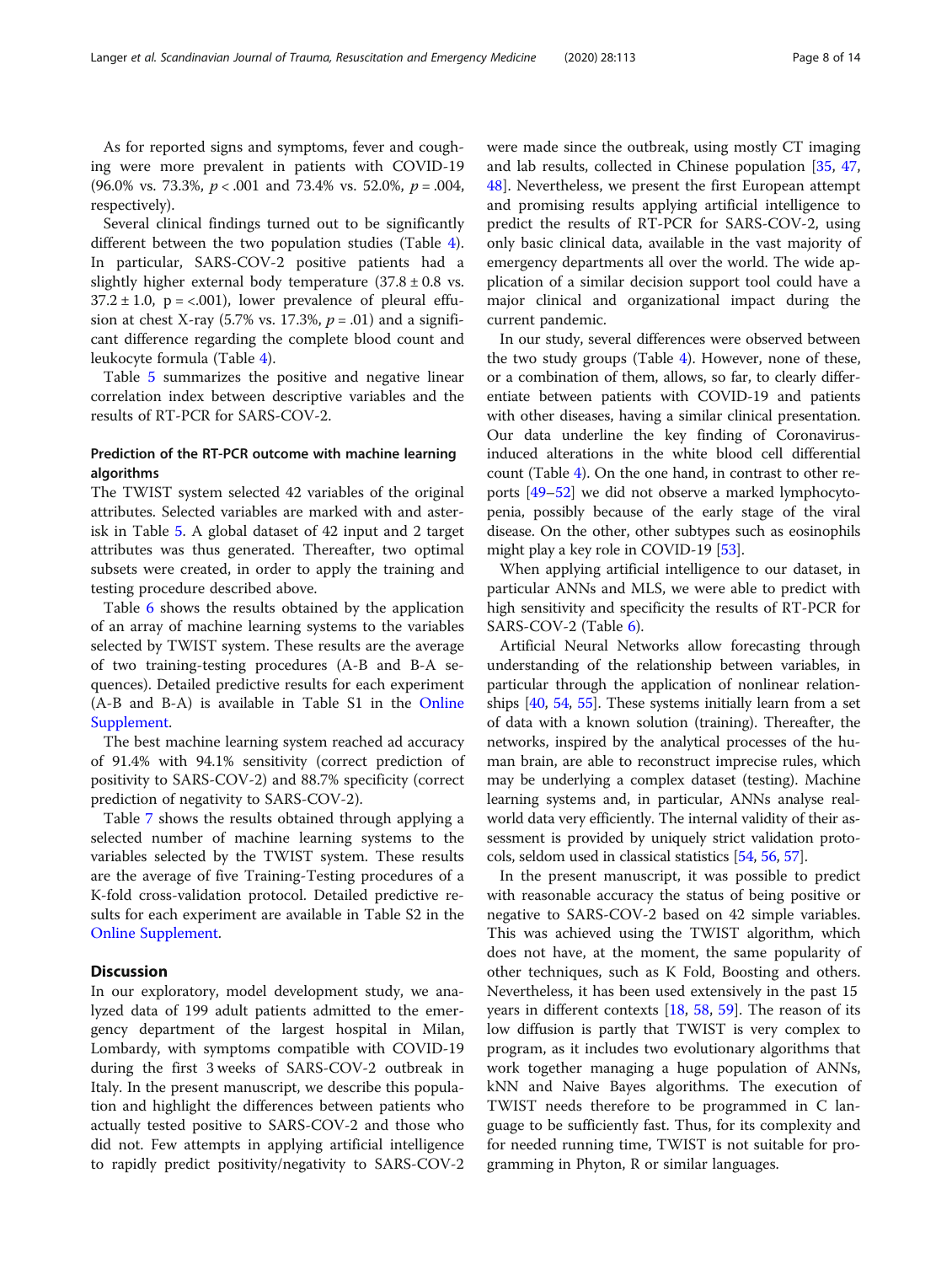# <span id="page-8-0"></span>Table 5 Study variables positively and negatively correlated with SARS-COV-2 positivity

| Positive linear correlation                          |                  |                                                              |                  |
|------------------------------------------------------|------------------|--------------------------------------------------------------|------------------|
| <b>VARIABLES</b>                                     | <b>Pearson R</b> | <b>VARIABLES</b>                                             | Pearson R        |
| *Fever                                               | 0.33             | *Sinus Rhythm                                                | 0.06             |
| *Body temperature (degree Celsius)                   | 0.27             | *Chronic kidney disease                                      | 0.05             |
| Lymphocytes percentage                               | 0.26             | *Monocytes percentage                                        | 0.05             |
| Cough                                                | 0.22             | Hypertension                                                 | 0.04             |
| *Total red blood cells count (10 <sup>6</sup> /µL)   | 0.19             | Asthma                                                       | 0.04             |
| *Haemoglobin (g/dL)                                  | 0.17             | *Age                                                         | 0.04             |
| Glasgow coma scale (GCS)                             | 0.17             | Gastrointestinal symptoms                                    | 0.04             |
| *Antibiotics before Emergency Department             | 0.16             | *Calcium channel antagonist                                  | 0.04             |
| *Chest pain                                          | 0.15             | Mean corpuscular haemoglobin concentration (%)               | 0.03             |
| *Chest X-rays opacity                                | 0.14             | Respiratory rate (breaths/min)                               | 0.03             |
| *Sartans                                             | 0.13             | *Female                                                      | 0.02             |
| *Systolic blood pressure (mmHg)                      | 0.12             | *Headache                                                    | 0.02             |
| Haematocrit (%)                                      | 0.12             | *Immunosuppressant drugs                                     | 0.02             |
| Arthralgia                                           | 0.09             | *Hydroxymethylglutaryl-CoA (HMG-CoA)<br>reductase inhibitors | 0.02             |
| *Diastolic blood pressure (mmHg)                     | 0.07             | Hematologic malignancy                                       | 0.02             |
| P wave present and normal                            | 0.07             | *Angiotensin converting enzyme inhibitor                     | 0.01             |
| *5-alpha-reductase inhibitors                        | 0.07             | Heart rate (beats per minute)                                | 0.00             |
| Chronic Interstitial lung disease                    | 0.06             |                                                              |                  |
| <b>Negative linear correlation</b>                   |                  |                                                              |                  |
| <b>VARIABLES</b>                                     | <b>Pearson R</b> | <b>VARIABLES</b>                                             | <b>Pearson R</b> |
| *Total white blood cells count (10 <sup>3</sup> /µL) | $-0.46$          | *Dyspnoea                                                    | $-0.07$          |
| *Eosinophils percentages                             | $-0.34$          | *Ischemic cardiomyopathy                                     | $-0.06$          |
| Platelets $(10^3/\mu L)$                             | $-0.33$          | *Basophils percentage                                        | $-0.06$          |
| *Anti-epileptic therapy                              | $-0.25$          | Diabetes mellitus                                            | $-0.06$          |
| *Calcium (mg/dL)                                     | $-0.22$          | Creatinine (mg/dL)                                           | $-0.06$          |
| Mean red blood cell volume $(\mu m^3)$               | $-0.21$          | *Mean corpuscular haemoglobin (pg)                           | $-0.06$          |
| Neutrophils percentages                              | $-0.19$          | *Non Invasive Ventilation                                    | $-0.05$          |
| *Drugs for psychiatric disorders                     | $-0.19$          | Autoimmune/inflammatory disease                              | $-0.04$          |
| *Chest X-rays pleural effusion                       | $-0.19$          | Red blood cells distribution width (%)                       | $-0.04$          |
| *Chronic obstructive pulmonary disease               | $-0.17$          | Anti-arrhythmic drugs                                        | $-0.04$          |
| *Smoking (active)                                    | $-0.15$          | Syncope                                                      | $-0.04$          |
| *Urea (mg/dL)                                        | $-0.14$          | Glycaemia (mg/dL)                                            | $-0.03$          |
| *Total bilirubin (mg/dL)                             | $-0.14$          | *Diuretics                                                   | $-0.03$          |
| Oxygen supplementation                               | $-0.11$          | Atrial fibrillation                                          | $-0.03$          |
| *Solid organ tumour                                  | $-0.11$          | C-reactive protein (mg/dL)                                   | $-0.03$          |
| *Sore throat                                         | $-0.10$          | *Male                                                        | $-0.02$          |
| Human Immunodeficiency Virus                         | $-0.09$          | Beta blocker                                                 | $-0.02$          |
| Asthenia                                             | $-0.08$          | Anticoagulant therapy                                        | $-0.02$          |
| Chronic liver disease                                | $-0.08$          | *Anti-platelets therapy                                      | $-0.02$          |
| *Sodium (mEq/L)                                      | $-0.07$          |                                                              |                  |

Variables were divided according to their positive or negative correlation to the target variable (positivity of RT-PCR for SARS-COV-2) and are listed in decreasing order of positive or negative correlation coefficient, respectively. Asterisks indicate variables included in the TWIST model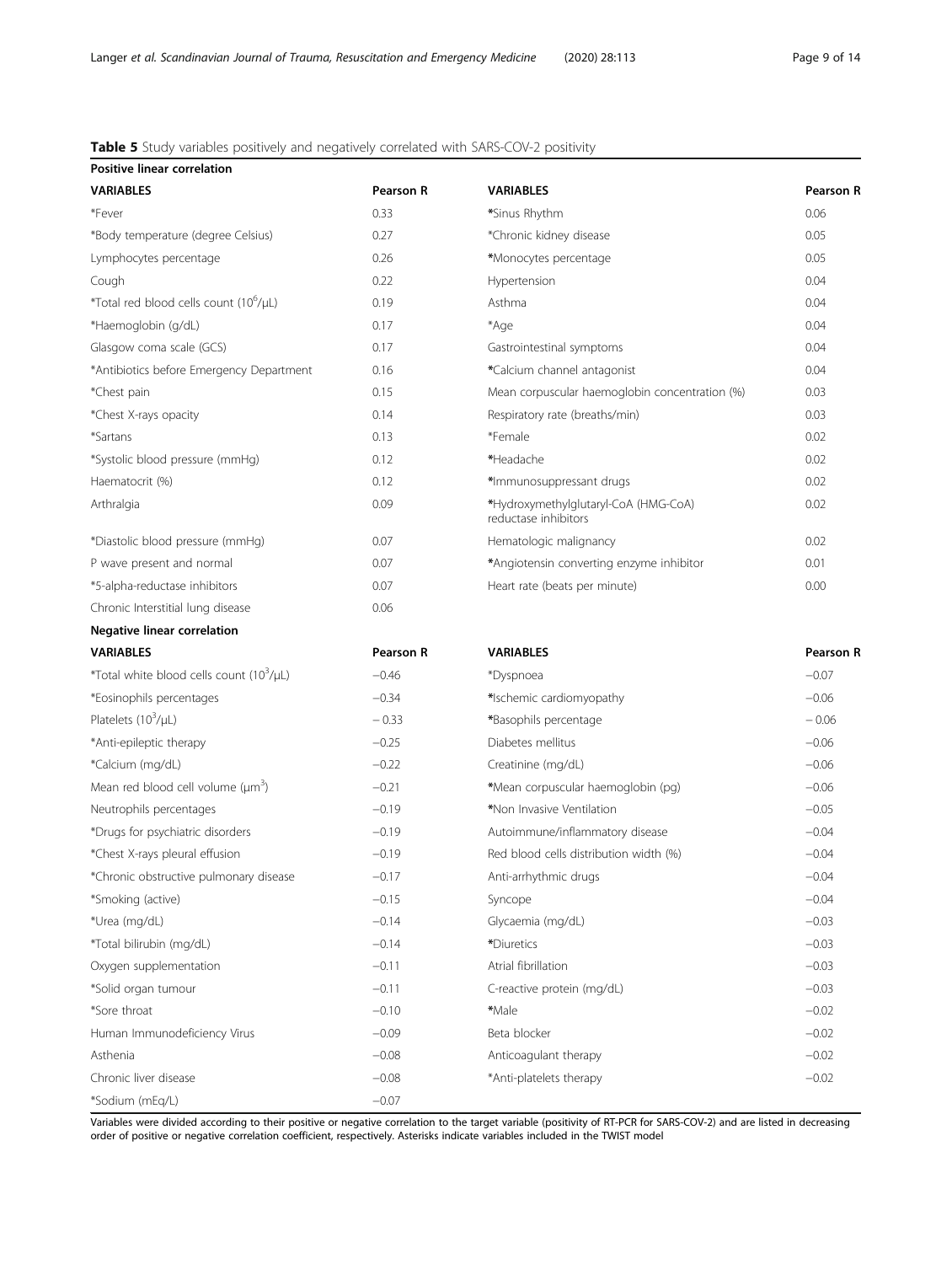| Machine learning system               | Sensitivity | <b>Specificity</b> | Overall accuracy | <b>Balanced accuracy</b> | Variance | <b>PPV</b> | <b>AUROC</b> |
|---------------------------------------|-------------|--------------------|------------------|--------------------------|----------|------------|--------------|
| $D$ FF Conic(4x12x12x12) <sup>a</sup> | 94.1        | 88.7               | 91.4             | 92.2                     | 0.5      | 93.5       | 0.90         |
| $D$ FF Conic(6x12x12x12) <sup>a</sup> | 92.5        | 90.2               | 91.3             | 91.7                     | 0.0      | 94.1       | 0.91         |
| D_FF_Bp(24) $^{\circ}$                | 89.2        | 93.0               | 91.1             | 90.6                     | 1.0      | 95.6       | 0.93         |
| $D$ FF Bp(16x16x16x16) <sup>a</sup>   | 93.2        | 88.7               | 91.0             | 91.7                     | 1.0      | 93.4       | 0.92         |
| $D$ FF GNet(64) <sup>a</sup>          | 90.7        | 90.2               | 90.5             | 90.6                     | 1.0      | 94.0       | 0.90         |
| $D_FF_Sn(48)^3$                       | 91.7        | 88.9               | 90.3             | 90.6                     | 1.0      | 93.2       | 0.92         |
| $D$ FF Bm(48) <sup>a</sup>            | 91.6        | 88.9               | 90.2             | 90.6                     | 1.0      | 93.2       | 0.91         |
| $D$ FF Conic(48) <sup>a</sup>         | 91.6        | 88.7               | 90.2             | 90.6                     | 0.0      | 93.3       | 0.92         |
| $D_F = Bp(0)^{d}$                     | 89.1        | 90.3               | 89.7             | 89.6                     | 2.1      | 93.8       | 0.91         |
| $MLP^b$                               | 81.0        | 84.8               | 82.9             | 82.3                     | 3.1      | 89.8       | 0.90         |
| RandomForest <sup>b</sup>             | 86.6        | 65.3               | 75.9             | 78.7                     | 1.6      | 80.6       | 0.86         |
| NaiveBayes <sup>b</sup>               | 85.8        | 64.5               | 75.1             | 78.1                     | 4.2      | 81.0       | 0.83         |
| RotationForest <sup>b</sup>           | 88.3        | 60.8               | 74.6             | 78.1                     | 0.0      | 79.1       | 0.85         |
| Logistic <sup>b</sup>                 | 80.7        | 67.9               | 74.3             | 76.0                     | 1.0      | 80.8       | 0.63         |
| LogitBoost <sup>b</sup>               | 81.0        | 61.2               | 71.1             | 73.4                     | 1.6      | 77.6       | 0.81         |
| $J48^b$                               | 77.4        | 60.7               | 69.0             | 71.4                     | 0.5      | 77.0       | 0.57         |
| $SMO^b$                               | 96.8        | 27.9               | 62.4             | 70.3                     | 9.9      | 61.5       | 0.65         |
| $kNN^b$                               | 75.9        | 36.5               | 56.2             | 60.9                     | 2.6      | 66.6       | 0.56         |

<span id="page-9-0"></span>Table 6 Predictive results with variables selection using Semeion (<sup>a</sup>) and WEKA (<sup>b</sup>) Machine learning systems

Employed machine learning systems are listed in decreasing order of overall accuracy. The results are the average of two testing experiments with training-testing A-B and B-A sequence. A hundred cases were presented in subset A and ninety-nine cases in subset B. Overall accuracy Arithmetic average of sensitivity and specificity, Balanced accuracy Weighted average of sensitivity and specificity, PPV Positive Predictive Value, AUROC Area Under the Receiver Operator Curve. Sensitivity, Specificity, Overall accuracy, Balanced accuracy, Variance and PPV are all expressed as percentage.

TWIST system allowed reaching a global accuracy of 91.4% with the best machine learning system: 94.1% sensitivity (correct prediction of positivity to SARS-COV-2) and 88.7% specificity (correct prediction of negativity to SARS-COV-2). Considering the eight best machinelearning systems their average performance was the following: sensitivity of 91.8%, specificity of 89.6% and global accuracy of 90.8%.

Comparing the two testing procedures (A-B and B-A), explained in the mathematical section, the differences in predicting values between these two experiment is small, therefore reasonably excluding overfitting of the model [[16\]](#page-12-0). Furthermore, also the Cost Curves performed to assess mode calibration have shown acceptable results (Figs. S2-S5 of the [Online Supplement](#page-11-0)).

In order to analyze our dataset also with a more popular and widely applied procedure, we applied a 5 k-fold cross-validation protocol, using a selected number of machine learning systems (Table 7). With this type of analysis, the best machine learning system obtained an overall accuracy of 87.7% with a sensibility and specificity of 89.2 and 86.2%, respectively. Global average performance was the following: sensitivity of 87.6%, specificity of 75.4% and a global accuracy of 81.5%.

Comparing these results with those obtained by the same machine learning systems, using the AB -BA

|  |  | Table 7 Predictive results with 5-K fold protocol, using Semeion ( <sup>a</sup> ) and WEKA ( <sup>b</sup> ) machine learning systems |
|--|--|--------------------------------------------------------------------------------------------------------------------------------------|
|--|--|--------------------------------------------------------------------------------------------------------------------------------------|

| Machine learning system             | Sensitivity | Specificity | <b>Overall accuracy</b> | <b>Balanced accuracy</b> | Variance | <b>PPV</b> | <b>AUROC</b> |
|-------------------------------------|-------------|-------------|-------------------------|--------------------------|----------|------------|--------------|
| D FF Conic(6x12x12x12) <sup>a</sup> | 89.2        | 86.2        | 87.7                    | 88.0                     | 2.6      | 92.1       | 0.86         |
| D FF Conic(4x12x12x12) <sup>a</sup> | 87.5        | 84.6        | 86.0                    | 86.5                     | 3.4      | 91.0       | 0.84         |
| D FF $Sn(48)^3$                     | 88.3        | 83.2        | 85.8                    | 86.4                     | 4.3      | 90.4       | 0.85         |
| D_FF_Bp(24) $^{\circ}$              | 88.3        | 77.6        | 83.0                    | 84.3                     | 6.0      | 87.1       | 0.81         |
| <b>RandomForest</b> <sup>b</sup>    | 90.0        | 58.0        | 74.0                    | 78.1                     | 3.2      | 78.9       | 0.83         |
| Logistic <sup>b</sup>               | 82.5        | 62.5        | 72.5                    | 75.1                     | 5.6      | 79.7       | 0.74         |
|                                     |             |             |                         |                          |          |            |              |

Employed machine learning systems are listed in decreasing order of overall accuracy. The results are the average of five testing experiments. Overall accuracy Arithmetic average of sensitivity and specificity, Balanced accuracy Weighted average of sensitivity and specificity, PPV Positive Predictive Value, AUROC Area Under the Receiver Operator Curve. Sensitivity, Specificity, Overall accuracy, Balanced accuracy, Variance and PPV are all expressed as percentage.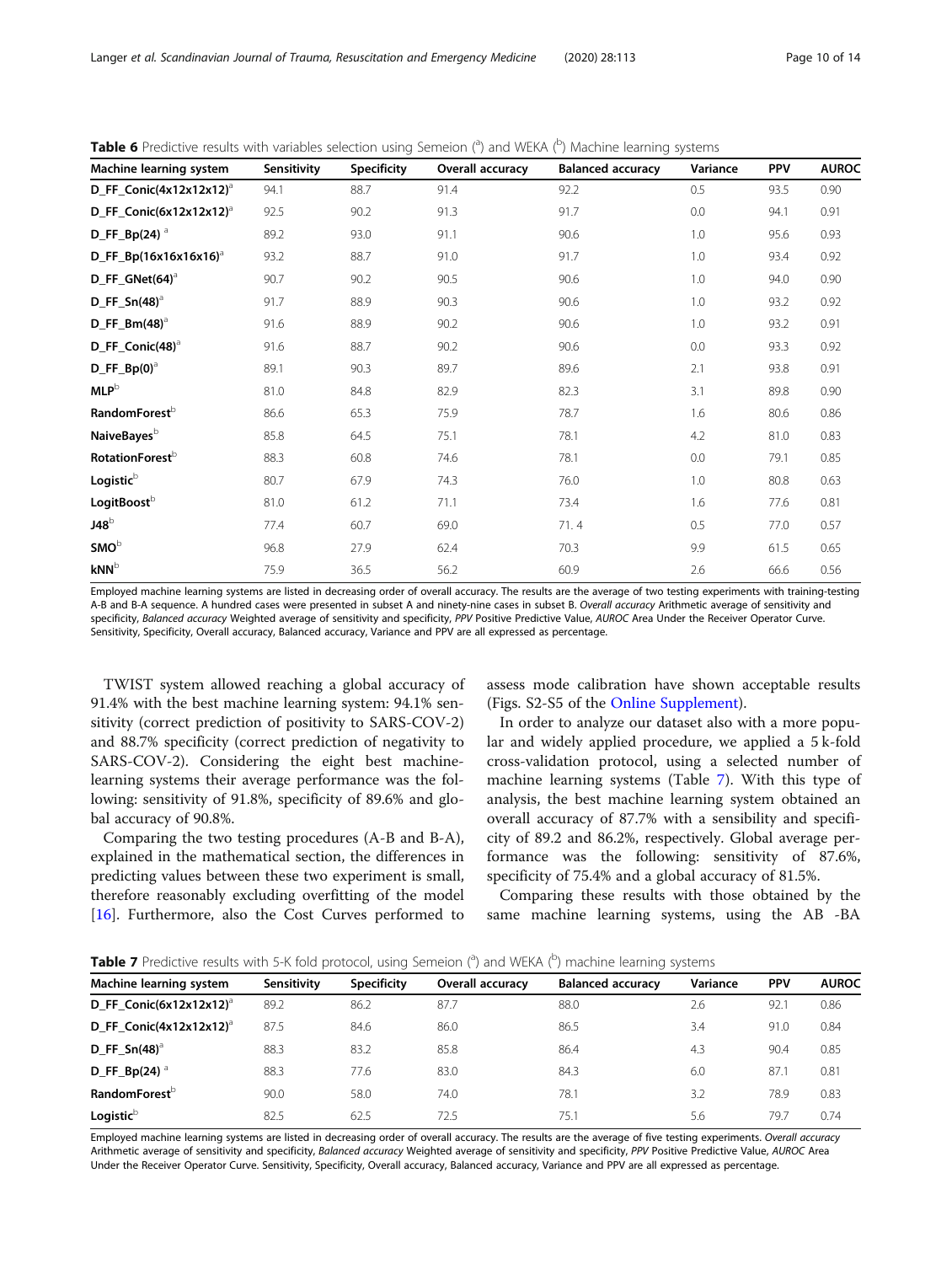Train-Testing protocol (shown in Table [6](#page-9-0)), the latter allows to obtain slightly better predictive results, reasonably related to the optimal splitting of the records, with an average performance of 89.1% sensibility, 82.2% specificity and 85.7% global accuracy. The high variance of results obtained with the K-Fold protocol and the low variance of the same results using TWIST protocol is suggestive of the high polarization affecting the K-Fold protocol with this kind of data. This is the reason why we have chosen to rely on an optimized distribution of records in training and testing subsets, rather than on a random allocation. Nevertheless, also the application of a standard K-fold cross-validation, i.e. a system widely available, was able to predict accurately the results of RT-PCR for SARS-COV-2.

It is useful to analyse variables selected by AI, as they certainly bear specific clinical information. As mentioned above, the white blood cells and their differential count are certainly very informative.

Indeed, total white blood cell count  $(R = -0.46)$ , lymphocytes  $(R = 0.26)$  and eosinophils  $(R = -0.34)$  correlated either negatively or positively with the presence of COVID-19 and were included in the model.

In addition, the final model included also variables with very low correlation with RT-PCR results, such as dyspnea  $(R = -0.07)$ , basophils  $(R = -0.06)$ , mean cell haemoglobin ( $R = -0.06$ ), non-invasive ventilation ( $R =$ − 0.05), monocytes (R = 0.05), age (R = 0.04), female sex  $(R = 0.02)$  and headache  $(R = 0.02)$ . The fact that these variables have been included in the model confirms the ability of ANN to handle highly nonlinear functions.

Other authors have applied AI for the diagnosis of SARS-COV-2. Rao et al. employed an AI framework to a mobile phone-based survey, exclusively based on prehospital clinical symptoms and demographic characteristics to assess the probability of SARS-COV-2 infection [[60\]](#page-13-0). Three different research groups tried to predict positivity to SARS-COV-2 using, among other variables, CT scans [\[14,](#page-12-0) [47,](#page-12-0) [61](#page-13-0)]. Chest CT scan was analysed via deep learning by Li et al. to differentiate SARS-COV-2 induced viral pneumonia from other lung diseases [\[62](#page-13-0)]. Two other research groups developed machine learning models and online applications, using only lab test results [\[35](#page-12-0), [48](#page-12-0)].

Our model significantly differs from the abovementioned. First, it relies on basic clinical information, available in almost every emergency department. The required information is quickly obtainable for every patient at hospital admission. For this reason, we decided to include chest X-Ray rather than CT in our model. Indeed, despite CT being certainly more sensitive in identifying alterations typical of viral pneumonia [[13\]](#page-12-0), not every SARS-COV-2 suspect will have access to a CT scan. Second, our study is the first one analysing data from a European country. While there is no evidence so far, it is possible that different ethnicities will show slightly different responses to viral invasion.

# Limitations

This exploratory study has certainly several limitations. First, it is a retrospective, single-center study. Second, the study was conducted on a convenience sample of 200 patients. This aspect has two important implications: i) in this exploratory model development study no formal a priori sample size determination was performed and ii) the small sample size and the high number of input variables bear an intrinsic risk of over-fitting [\[37](#page-12-0)]. An additional limitation is the high exclusion rate (40%), potentially leading to a selection bias. However, the main reason for patients' exclusion was the lack of data regarding the leukocyte formula. This exam was not part of the standard biochemical panel in our emergency department at the beginning of the pandemic. The clinical implications of this laboratory exam became quickly evident and the test was therefore frequently added to the biochemical panel later on in the pandemic. In light of this explanation and of the comparison between included and excluded patients (Table S[3\)](#page-11-0) we think that it is safe to exclude the presence of a selection bias. Furthermore, for organizational issues we were not able to perform an external validation, which certainly would have strengthened our results. In addition, some fundamental clinical data, such as arterial blood gas analysis were not available for all patients and this information was thus not included in the model. Given the typical profound hypoxemia of patients with COVID-19, it is conceivable that adding these variables to the system could further improve its accuracy. Finally, while no definitive data are available regarding the accuracy of RT-PCR testing for SARS-COV-2 [[63\]](#page-13-0), several studies have described a certain percentage of false negative results [[6](#page-12-0)–[8\]](#page-12-0). However, every negative result was re-tested after 48 h. This methodological aspect should reduce the risk of falsely negative results.

# Possible clinical and organizational implications

Facing a highly contagious viral outbreak requires a complex effort in terms of political, economic, social and health systems re-organization [\[64,](#page-13-0) [65](#page-13-0)]. A fundamental aspect is to define a clear management protocol, in order to separate infected from non-infected patients, i.e., those admitted for other clinical conditions. Indeed, it is of paramount importance to set up clearly separate pathways, in order to avoid the spread of viral infections within the hospital. A quick and reliable system to identify SARS-COV-2 infected patients is therefore fundamental. Currently, the gold standard for the diagnosis is a RT-PCR assay searching for SARS-COV-2 genome [\[9](#page-12-0)].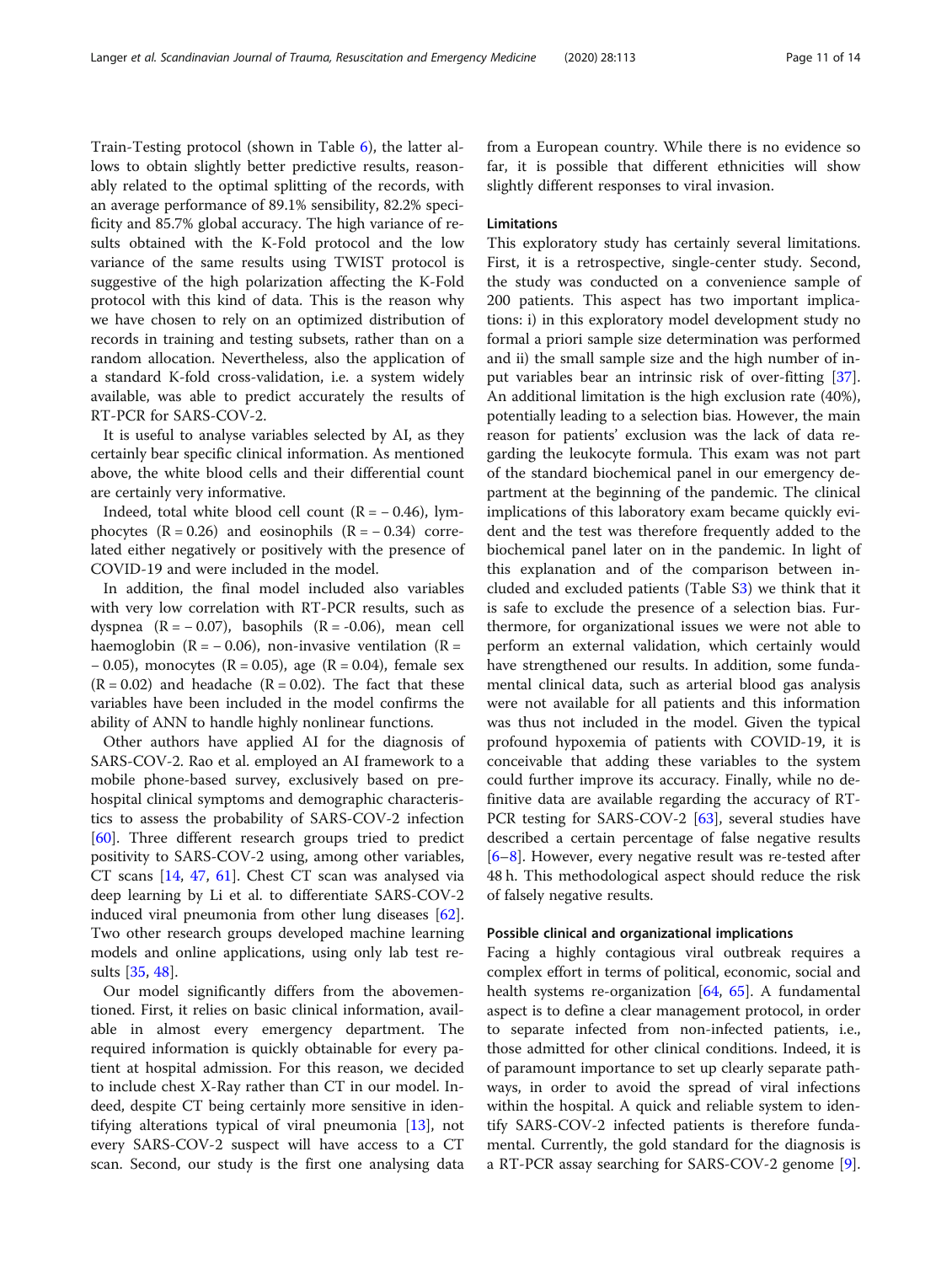<span id="page-11-0"></span>This type of molecular assay has certainly several limitations. During the first month of outbreak in Italy, the processing of samples became more efficient, theoretically reducing the technical time needed for the result. Despite this, the problem of delayed diagnosis still exists. This is due to the availability RT-PCR machines, considering the high demand during the outbreak. Furthermore, laboratories of referral hospitals, such as ours, analyse samples also arriving from smaller hospitals not equipped for SARS-COV-2 testing. Finally, of course, RT-PCR is not a perfect test, and false negative result have been described, even in the presence of strong clinical suspicion for COVID-19 [\[6](#page-12-0)–[8\]](#page-12-0).

For these reasons, applying AI as a rapid decision support tool for the diagnosis of COVID-19 and therefore to speed up the sorting of infected from non-infected patients would be of great clinical help. Indeed, a simple online software, fed with basic clinical data, easily obtainable in almost every emergency department, could apply trained ANNs to predict with high accuracy the RT-PCR result. The results obtained from this software should of course be integrated with available clinical data.

The application of AI to clinical practice is still limited for its complexity and for limited in-hospital availability of technical infrastructures and support. This, of course, could be particular troublesome for small centres with limited resources. The decision support software that could integrate the information contained in the present manuscript could ideally retrieve data directly from the electronic patient management system. Otherwise, data could be manually entered in an online software, which however significantly increases the risk of errors. An active support from and collaboration with the local information technology infrastructure is therefore fundamental in order to be able, in the future, to integrate AI into clinical practice.

Finally, it is conceivable that the information obtained from the present study might be useful also at the end of the current pandemic. Indeed, it is likely that SARS-COV-2 might become a seasonal virus. In this regard, the early identification would be a key factor to reduce the risk of a further epidemic outbreak.

# Conclusions

In summary, our exploratory study suggests that basic clinical data might be sufficient for properly trained ANNs and MLS algorithms to predict with good accuracy the positivity and negativity to SARS-COV-2. If confirmed in larger multicentre studies, this could have important clinical and organizational implications. Indeed, while not directly changing the treatment of COVID-19 patients, it could reduce the time patients spend unnecessarily in the emergency department awaiting the results of RT-PCR, could reduce the workload of intensive care staff and, finally, reduce the risk of collapsing healthcare systems.

# Supplementary Information

The online version contains supplementary material available at [https://doi.](https://doi.org/10.1186/s13049-020-00808-8) [org/10.1186/s13049-020-00808-8.](https://doi.org/10.1186/s13049-020-00808-8)

Additional file 1. Additional materials, methods and results.

### Abbreviations

ANNs: Artificial Neural Networks; CT: Computed Tomography; COPD: Chronic obstructive pulmonary disease; COVID-19: Coronavirus Disease 2019; MLS: Machine Learning Systems; RT-PCR: Reverse Transcription- Polymerase Chain Reaction; SARS-COV-2: Severe Acute Respiratory Syndrome Coronavirus 2; TWIST: Training With Input Selection and Testing

### Acknowledgements

The authors wish to acknowledge Dr. Arturo Chieregato (Department of Anaesthesia and Intensive Care Medicine, Niguarda Ca′ Granda, Milan, Italy), Dr. Massimo Puoti (Department of Infectious Disease, Niguarda Ca′ Granda, Milan, Italy) and the following collaborators for their help and important contribution in data analysis: Giulia Massini and Francesca della Torre, Semeion Research Center of Sciences of Communication, Rome, Italy. Finally, the authors wish to thank Mrs. Convery Geraldine for proofreading this manuscript.

### Authors' contributions

All authors contributed to the study conception and design. Material preparation, data collection and analysis were performed by TL, MF, RG, FV, HG, EG, AM, AZ, SB, MB. The first draft of the manuscript was written by TL, MF, EG, FV, RG, AM and all authors commented on previous versions of the manuscript. All authors read and approved the final manuscript.

#### Funding

This research did not receive any grant from funding agencies in the public, commercial or not-for-profit sectors.

### Availability of data and materials

The dataset analysed during the current study is available from the corresponding author on reasonable request.

#### Ethics approval and consent to participate

This study was approved by the Institutional Review Board of our hospital (N°3733). The need for informed consent from individual patients was waived owing to the retrospective nature of the study and considering the complete data anonymization.

### Consent for publication

This study was approved by the Institutional Review Board of our hospital (N°3733). The need for informed consent from individual patients was waived owing to the retrospective nature of the study and considering the complete data anonymization.

### Competing interests

The authors declare that they have no competing interests relevant to the manuscript.

### Author details

<sup>1</sup>Department of Medicine and Surgery, University of Milan-Bicocca, Monza Italy. <sup>2</sup>Department of Anaesthesia and Intensive Care Medicine, Niguarda Ca Granda, Milan, Italy. <sup>3</sup>Department of General oncologic and mini-invasive Surgery, Niguarda Ca'Granda, Milan, Italy. <sup>4</sup>Department of Emergency Medicine, Niguarda Ca' Granda, Milan, Italy. <sup>5</sup>Medical Department, Niguarda Ca' Granda, Milan, Italy. <sup>6</sup>Department of Laboratory Medicine, ASST Niguarda Hospital, University of Milan, Milan, Italy. <sup>7</sup>Semeion Research Center of Sciences of Communication, Rome, Italy. <sup>8</sup>Department of Mathematical and Statistical Sciences, University of Colorado at Denver, Denver, CO, USA. <sup>9</sup> Centro Diagnostico Italiano, Milan, Italy. <sup>10</sup> Villa Santa Maria Foundation, Tavernerio, Italy.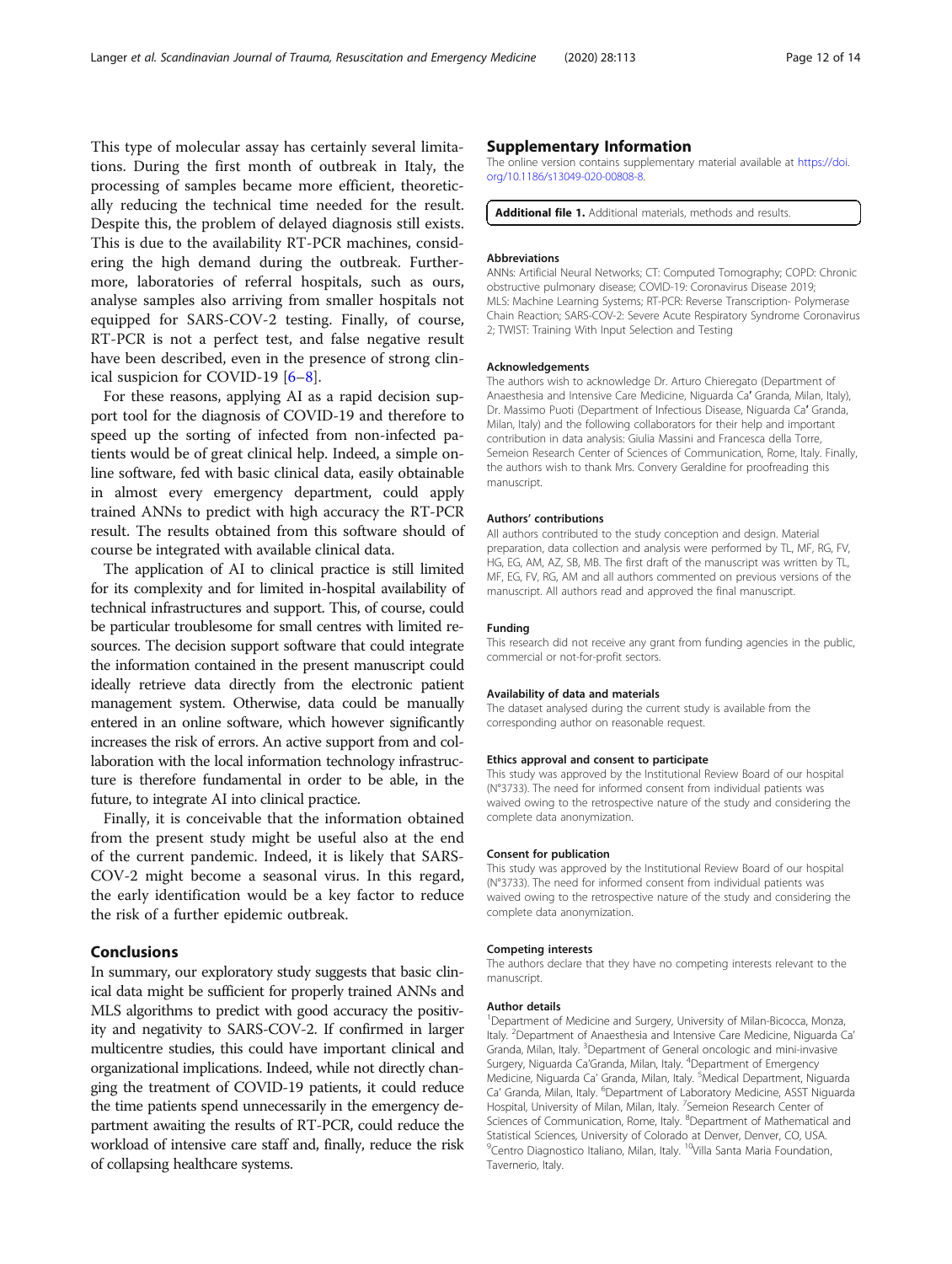# <span id="page-12-0"></span>Received: 26 June 2020 Accepted: 6 November 2020 Published online: 01 December 2020

- References
- 1. WHO. Pneumonia of unknown cause China 2020. Available from: [https://www.who.int/csr/don/05-january-2020-pneumonia-of-unkown](https://www.who.int/csr/don/05-january-2020-pneumonia-of-unkown-cause-china/en/)[cause-china/en/.](https://www.who.int/csr/don/05-january-2020-pneumonia-of-unkown-cause-china/en/) [cited 2020 28 February].
- 2. Grasselli G, Zangrillo A, Zanella A, Antonelli M, Cabrini L, Castelli A, et al. Baseline characteristics and outcomes of 1591 patients infected with SARS-CoV-2 admitted to ICUs of the Lombardy region. Italy JAMA. 2020;323(16): 1574–81.
- 3. Grasselli G, Greco M, Zanella A, Albano G, Antonelli M, Bellani G, et al. Risk factors associated with mortality among patients with COVID-19 in intensive care units in Lombardy. Italy JAMA Intern Med. 2020;180(10):1345–55.
- 4. Zhu N, Zhang D, Wang W, Li X, Yang B, Song J, et al. A novel coronavirus from patients with pneumonia in China, 2019. N Engl J Med. 2020;382(8): 727–33.
- 5. Mission W-CJ. Report of the WHO-China Joint Mission on Coronavirus Disease 2019 (COVID-19) 2020. Available from: [https://www.who.int/](https://www.who.int/publications-detail/report-of-the-who-china-joint-mission-on-coronavirus-disease-2019-(covid-19)) [publications-detail/report-of-the-who-china-joint-mission-on-coronavirus](https://www.who.int/publications-detail/report-of-the-who-china-joint-mission-on-coronavirus-disease-2019-(covid-19))[disease-2019-\(covid-19\)](https://www.who.int/publications-detail/report-of-the-who-china-joint-mission-on-coronavirus-disease-2019-(covid-19)). [cited 2020 10 March].
- 6. Li Q, Guan X, Wu P, Wang X, Zhou L, Tong Y, et al. Early transmission dynamics in Wuhan, China, of novel coronavirus-infected pneumonia. N Engl J Med. 2020;382(13):1199–207.
- Guo L, Ren L, Yang S, Xiao M, Chang YF, et al. Profiling Early Humoral Response to Diagnose Novel Coronavirus Disease (COVID-19). Clin Infect Dis. 2020;71(15):778–85.
- 8. Lippi G, Simundic AM, Plebani M. Potential preanalytical and analytical vulnerabilities in the laboratory diagnosis of coronavirus disease 2019 (COVID-19). Clin Chem Lab Med. 2020;58(7):1070–6.
- 9. Grasselli G, Tonetti T, Protti A, Langer T, Girardis M, Bellani G, et al. Pathophysiology of COVID-19-associated acute respiratory distress syndrome: a multicentre prospective observational study. Lancet Respir Med. 2020;27. [https://doi.org/10.1016/S2213-2600\(20\)30370-2.](https://doi.org/10.1016/S2213-2600(20)30370-2)
- 10. Chen N, Zhou M, Dong X, Qu J, Gong F, Han Y, et al. Epidemiological and clinical characteristics of 99 cases of 2019 novel coronavirus pneumonia in Wuhan, China: a descriptive study. Lancet. 2020;395(10223):507–13.
- 11. Drosten C, Gunther S, Preiser W, van der Werf S, Brodt HR, Becker S, et al. Identification of a novel coronavirus in patients with severe acute respiratory syndrome. N Engl J Med. 2003;348(20):1967–76.
- 12. Cui J, Li F, Shi ZL. Origin and evolution of pathogenic coronaviruses. Nat Rev Microbiol. 2019;17(3):181–92.
- 13. Ai T, Yang Z, Hou H, Zhan C, Chen C, Lv W, et al. Correlation of chest CT and RT-PCR testing in coronavirus disease 2019 (COVID-19) in China: a report of 1014 cases. Radiology. 2020;200642.
- 14. Mei X, Lee H-C, Diao K-Y, Huang M, Lin B, Liu C, et al. Artificial intelligence– enabled rapid diagnosis of patients with COVID-19. Nat Med. 2020;26(8): 1224–8.
- 15. Collins GS, Moons KGM. Reporting of artificial intelligence prediction models. Lancet. 2019;393(10181):1577–9.
- 16. Collins GS, Reitsma JB, Altman DG, Moons KG. Transparent reporting of a multivariable prediction model for individual prognosis or diagnosis (TRIPOD): the TRIPOD statement. BMJ (Clinical research ed). 2015;350:g7594.
- 17. Hall M, Frank E, Holmes G, Pfahringer B, Reutemann P, Witten I. The WEKA data mining software: an update. SIGKDD Explor Newsl. 2008;11:10–8.
- 18. Buscema M, Grossi E, Intraligi M, Garbagna N, Andriulli A, Breda M. An optimized experimental protocol based on neuro-evolutionary algorithms application to the classification of dyspeptic patients and to the prediction of the effectiveness of their treatment. Artif Intell Med. 2005;34(3):279–305.
- Buscema M. Genetic doping algorithm (GenD): theory and applications. Expert Syst. 2004;21(2):63–79.
- 20. Hosmer DW, Lemeshow S. Applied Logistic Regression. New York, NY: Wiley & Sons; 1989.
- 21. Quinlan JR. C4.5: Programs for Machine Learning: Morgan Kaufmann Publishers Inc.; 1993.
- 22. Collobert R, Bengio S. Links between Perceptrons, MLPs and SVMs. Icml '04; 2004. p. 23.
- 23. John GH, Langley P. Estimating Continuous Distributions in Bayesian Classifiers; 2013.
- 24. F L. Implementing Breiman's Random Forest Algorithm into Weka 2005.
- 25. Rodriguez JJ, Kuncheva LI, Alonso CJ. Rotation forest: a new classifier ensemble method. IEEE Trans Pattern Anal Mach Intell. 2006;28(10):1619–30.
- 26. Keerthi SS, Gilbert EG, Convergence of a Generalized SMO Algorithm for SVM Classifier Design. Machine Learning. 2002;46(1):351–60. [https://doi.org/](https://doi.org/10.1023/A:1012431217818) [10.1023/A:1012431217818.](https://doi.org/10.1023/A:1012431217818)
- 27. Wang J, Zucker J-D. Solving the multiple-instance problem: A lazy learning approach; 2000. p. 1119–26.
- 28. Friedman J, Hastie T, Tibshirani R. Additive Logistic Regression: A Statistical View of Boosting. 2000;28:337–407.
- 29. Buscema M. Back propagation neural networks. Subst Use Misuse. 1998; 33(2):233–70.
- 30. Buscema M, Terzi S, Breda M. Using sinusoidal modulated weights improve feed-forward neural network performances in classification and functional approximation problems. WSEAS Transactions on information science and applications. 2006;3:885–93.
- 31. Buscema PM, Massini G, Fabrizi M, Breda M, Della TF. The ANNS approach to DEM reconstruction. Comput Intell. 2018;34(1):310–44.
- 32. Buscema M, Terzi S, Breda M. Improve feed-forward neural network performances in classification and functional approximation problems. WSEAS Transactions Inform Sci Appl. 2006;3(5):885–93.
- 33. Buscema M. InventorSine Net : an artificial neural network; 2003.
- 34. Buscema M, Terzi S, Breda M, editors. A feed Forward sine based neural network for functional approximation of a waste incinerator emissions. 8th WSEAS Int Conference on Automatic Control, Modeling and Simulation 2006 March 12 th −14 th, 2006.; Praga.
- 35. Meng Z, Wang M, Song H, Guo S, Zhou Y, Li W, et al. Development and utilization of an intelligent application for aiding COVID-19 diagnosis. medRxiv. 2020; [https://doi.org/10.1101/2020.03.18.20035816.](https://doi.org/10.1101/2020.03.18.20035816)
- Buscema PM. Gauss Net Equations. Pre print Mimeo, Semeion Archives. Rome, Italy, 2015 (available for academic work on demand).
- 37. Wolff RF, Moons KGM, Riley RD, Whiting PF, Westwood M, Collins GS, et al. PROBAST: a tool to assess the risk of Bias and applicability of prediction model studies. Ann Intern Med. 2019;170(1):51–8.
- 38. Buscema M, Breda M, Lodwick W. Training with input selection and testing (TWIST) algorithm: a significant advance in pattern recognition performance of machine learning. J Intell Learn Syst Appl. 2013;5:29–38.
- 39. Pace F, Riegler G, de Leone A, Pace M, Cestari R, Dominici P, et al. Is it possible to clinically differentiate erosive from nonerosive reflux disease patients? A study using an artificial neural networks-assisted algorithm. Eur J Gastroenterol Hepatol. 2010;22(10):1163–8.
- 40. Coppede F, Grossi E, Migheli F, Migliore L. Polymorphisms in folatemetabolizing genes, chromosome damage, and risk of Down syndrome in Italian women: identification of key factors using artificial neural networks. BMC Med Genet. 2010;3:42.
- 41. Lahner E, Intraligi M, Buscema M, Centanni M, Vannella L, Grossi E, et al. Artificial neural networks in the recognition of the presence of thyroid disease in patients with atrophic body gastritis. World J Gastroenterol. 2008; 14(4):563–8.
- 42. Buri L, Hassan C, Bersani G, Anti M, Bianco MA, Cipolletta L, et al. Appropriateness guidelines and predictive rules to select patients for upper endoscopy: a nationwide multicenter study. Am J Gastroenterol. 2010; 105(6):1327–37.
- 43. Street ME, Grossi E, Volta C, Faleschini E, Bernasconi S. Placental determinants of fetal growth: identification of key factors in the insulin-like growth factor and cytokine systems using artificial neural networks. BMC Pediatr. 2008;8:24.
- 44. Buscema M, Grossi E, Capriotti M, Babiloni C, Rossini P. The I.F.a.S.T. model allows the prediction of conversion to Alzheimer disease in patients with mild cognitive impairment with high degree of accuracy. Curr Alzheimer Res. 2010;7(2):173–87.
- 45. Little M, Varoquaux G, Saeb S, Lonini L, Jayaraman A, Mohr D, et al. Using and understanding cross-validation strategies. Perspectives on Saeb et al GigaScience. 2017;6.
- 46. Drummond C, Holte RC. Cost curves: an improved method for visualizing classifier performance. Mach Learn. 2006;65(1):95–130.
- 47. Feng C, Huang Z, Wang L, Chen X, Zhai Y, Zhu F, et al. A Novel Triage Tool of Artificial Intelligence Assisted Diagnosis Aid System for Suspected COVID-19 pneumonia In Fever Clinics. medRxiv. 2020. [https://doi.org/10.1101/2020.](https://doi.org/10.1101/2020.03.19.20039099) [03.19.20039099](https://doi.org/10.1101/2020.03.19.20039099).
- 48. Wu J, Zhang P, Zhang L, Meng W, Li J, Tong C, et al. Rapid and accurate identification of COVID-19 infection through machine learning based on